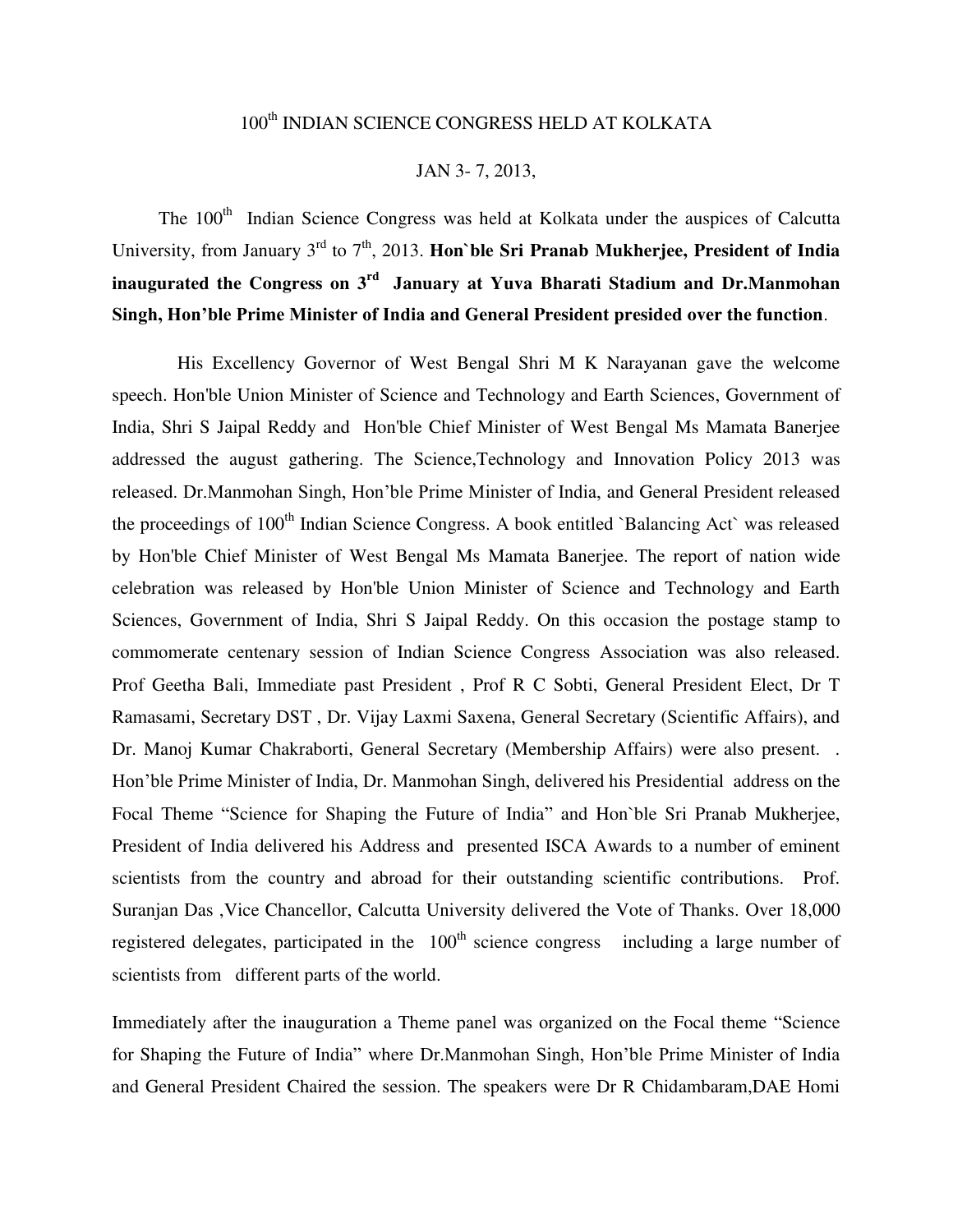Bhabha Chair Profeessor & Scientific Adviser, GOI, Prof M S Swaminathan, Emeritus Chairmanan, MS Swaminathan Research Foundation and Dr John Beddington, Chief Scientific adviser, Govt of UK .

**On 4th January, 2012, His Excellency, Dr. A.P.J. Abdul Kalam, Former President of India inaugurated the Children's science congress** at Satyendra Nath Bose National Centre for Basic Sciences in the presence of His Excellency Governor of West Bengal Shri M K Narayana, Hon'ble Union Minister of Science and Technology and Earth Sciences, Government of India, Shri S Jaipal Reddy, Secretary DST, Govt of India, Dr T Ramasami. INFOSYS – ISCA Travel Awards to school students were presented on this occasion by Dr A P J Abdul Kalam. The "Science for School Children" which was organized with support from NCSTC, DST was a highly successful programme. Following he inauguration of the Children's Science congress, Dr. Kalam inaugurated the children's Science Exhibition where children from 125 selected institutions displayed their prize winning

 For the second time in the history of Indian Science Congress, a Women's Science Congress was organized on 5<sup>th</sup> January 2012 on the theme **"Women Empowerment for the development of country" .** This programme that motivated participation of a large number of women in science congress, was inaugurated by Hon'ble Union Minister of Science and Technology and Earth Sciences, Government of India, Shri S Jaipal Reddy in Satyendra Nath Bose National Centre for Basic Sciences. Dr Gretchen Kalonji, Assistant Director General for Natural Science, UNESCO, Paris delived her Address. Prof Suranjan Das, Vice Chancellore , Calcutta University and Dr Vijay Laxmi Saxena, General Secretary (Scientific Activities) , ISCA were present.

Following the inauguration of Science congress on  $3<sup>rd</sup>$  January, Hon'ble Union Minister of Science and Technology and Earth Sciences, Government of India, Shri S Jaipal Reddy inaugurated the S**cience Exhibition.** in the presence of other dignitaries. *Special Pavilions* at PoI Expo were "**Hall of Pride**" (HoP), designed to raise a toast to the life and works of *Pt.*  Jawaharlal Nehru - The first Prime Minister of India and also the General President of Indian Science Congress; *Hon'ble Justice Sir Asutosh Mookerjee* - A prolific [Bengali](http://en.wikipedia.org/wiki/Bengali_people) educator and the first Indian Vice Chancellor of the University of Calcutta and also the first General President (GP) of Indian Science Congress Association (ISCA); "**Edu Vision**" brought various educational institutions under one roof & other stake holders in education sector; "**International Pavilion**"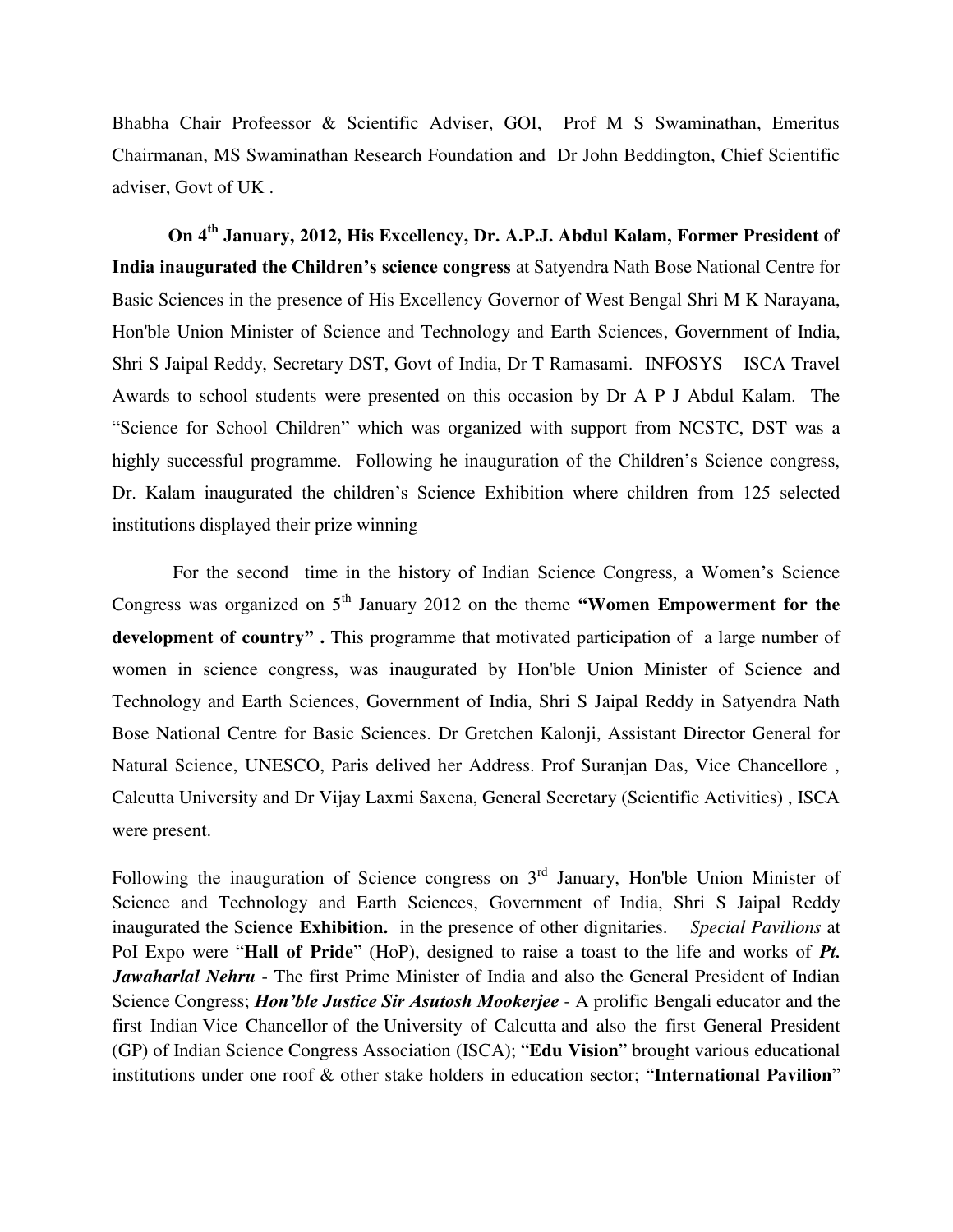hosted stalls of different countries showcasing their respective joint R&D/S&T ventures with India.

Besides, **Vigyan Sancharak Sammelan** was organised with support from NCSTC, DST, New Delhi, where science communicators selected from different chapters of ISCA participated. The two-day National science film festival,

There were plenary sessions on topics of importance especially in the context of India's achieving inclusive development. There were symposia and panel discussions and public lectures and special lectures from eminent scientists, technocrats, policy makers from India and abroad as well as representatives from industries, addressing current issues and the main focal theme from different perspectives as well as latest developments in S  $\&$  T. The 100<sup>th</sup> ISC witnessed vibrant sectional activities in all the 14 sections. Keeping up the past tradition, symposia on different interesting topics complementary to the main focal theme were organised in the 14 sections besides the Platinum Jubilee Lectures in each section. Invited Lectures and Paper Presentations (through Posters/Oral) organised in different sections were highly applauded. **Endowment lectures** constituted a vital part of the programme. This apart, public lectures by Nobel Laureates and few award lectures were organized in respective sections.

The **Valedictory Session** was held on January  $7<sup>th</sup>$ , 2013. Dr Vijay Laxmi Saxena, General Secretary (Scientific Activities) , ISCA, delivered the welcome address. Prof M S Swaminathan graced the occasion as chief guest. His Excellency Governor of West Bengal Shri M K Narayanan presided over the function. Among others, Prof Suranjan Das, Vice Chancellor, Calcutta University, Dr T Ramasami, Secretary DST , Prof R C Sobti, General President Elect , Dr. Manoj Kumar Chakraborti, General Secretary (Membership Affairs), were present on the occasion. Shri M K Narayanan, H.E. the Governor of West Bengal presented awards and certificates to the winners of the ISCA Young Scientists' Awards and Best Poster awards from each of the 14 sections and also to representatives of institutions for outstanding participation in the exhibition.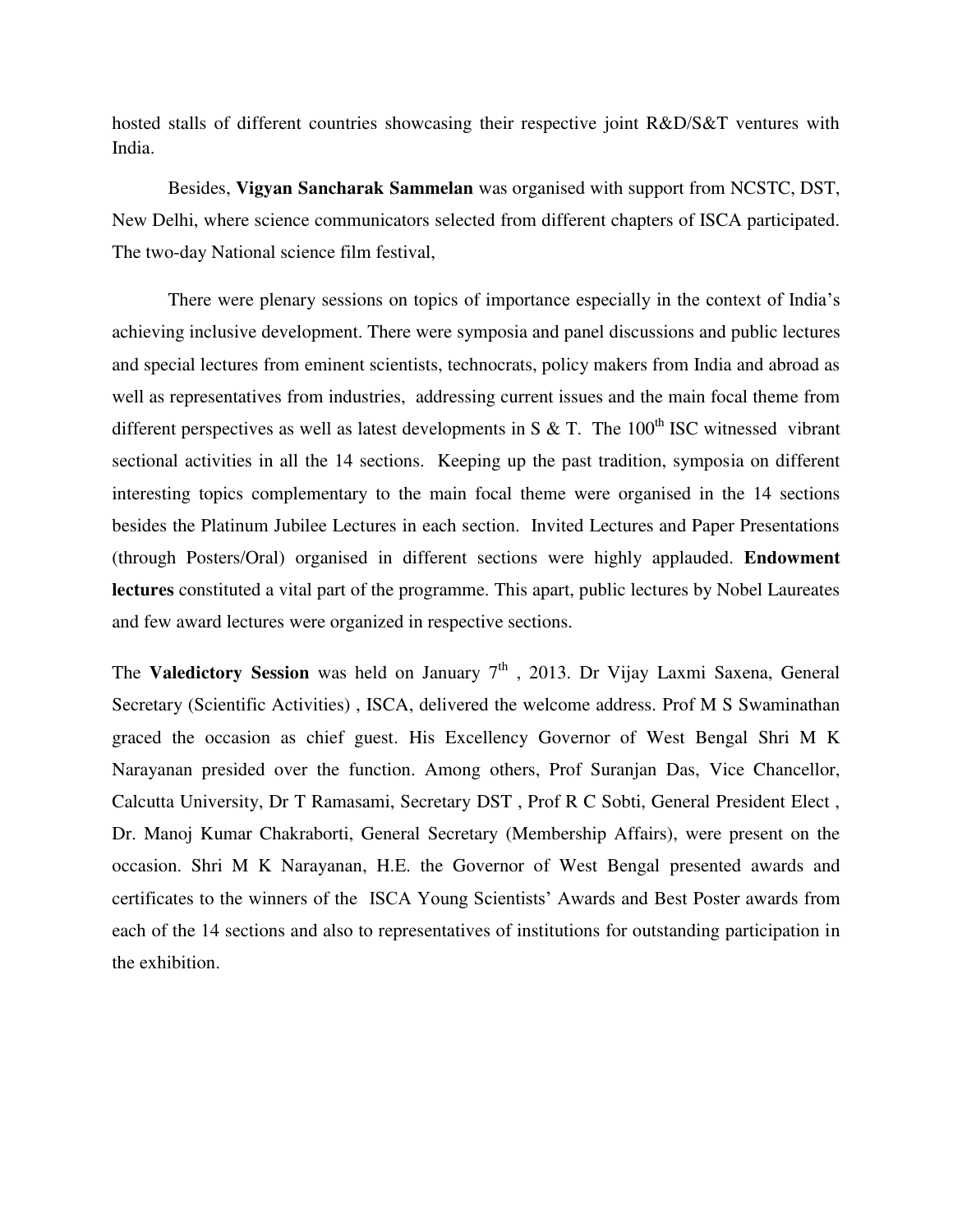## **Inaugural Speech by the President of India, Shri Pranab Mukherjee at the inauguration of 100th Session of Indian Science Congress**

Dr Manmohan Singh, Honourable Prime Minister of India and the General President of Indian Science Congress Association, Shri Narayanan, Excellency the Governor of West Bengal, Miss Mamata Banerjee, Hon`ble Chief Minister of West Bengal, Shri Jaipal Reddy, Hon`ble Minister of Science and Technology and Earth Sciences, Government of India, Past General President and President elect and General Secretaries, Members of the Council and Executive Committee of Indian Science Congress Association, Science Icons of the World including Nobel and Abel Prize Awardees, distinguished friends and representatives of the press and media.

At the outset, I wish the participants to the Centenary session of Indian Science Congress and the people of the Nation, a purposeful and productive New Year. My warmest congratulations to the Indian Science Congress on the occasion of the celebration of their centenary. The Prime Minister of India generally inaugurates the annual sessions of Indian Science Congress. In the current year, the Association has elected the Prime Minister as its General President. I congratulate Dr. Manmohan Singh for being elected as the General President of Indian Science Congress in this historic year. It is a befitting honour. I can from personal experience vouchsafe the abiding faith of Dr. Manmohan Singh on education, science and technology. The good performance of science and technology sector in the recent years, I believe, owes greatly to the generous government support for S&T catalysed by the Prime Minister.

I am an alumnus of Calcutta University. Naturally, I am delighted to participate in a function coorganized by Calcutta University. As an alumnus, I fondly remember defining role of this university and Sir Asutosh Mukherjee in nurturing the Indian Science Congress in the early years. Kolkata has remained historically a city of culture, of knowledge. All Nobel Prizes awarded for work from India are somehow linked to the city of Kolkata. Sir Ronald Ross carried out his pioneering research on Malaria in this city for which he was awarded the Nobel Prize in 1902. Sir CV Raman's remarkable discovery, the Raman Effect, for which he was awarded the Nobel Prize in Physics in 1930, was made here in Kolkata. The legendry Rabindranath Tagore and Mother Teresa were also awarded Noble Prizes for their work carried out in Kolkata. The earliest organizations associated with science—The Asiatic Society, The Indian Association for the Cultivation of Science and the Indian Science Congress Association were established here. These organizations gave rise to celebrated luminaries in science who promoted a scientific culture. Sir JC Bose, Prof. Satyendra Nath Bose, PC Ray, Meghnad Saha and many others who built the edifice of modern science in the country. Sir JC Bose is hailed as the first of modern scientists of this country. His original contributions to the invention of radio are well known. The recent discovery of Higgs-boson particle highlights the epoch making contributions of Prof. Satyendra Nath Bose to particle physics. I do hope that the modern scientists of this city would emulate the examples of these leaders of science of the past.

ISCA presented me a compilation of all the addresses of General Presidents of the Association as well as the inaugural addresses delivered over the years. These make fascinating reading. In a sense, these capture the history of Indian science as it evolved over the past 100 years. In the year 1957, I was a student at Calcutta University. In that year, the Prime Minister of India Pandit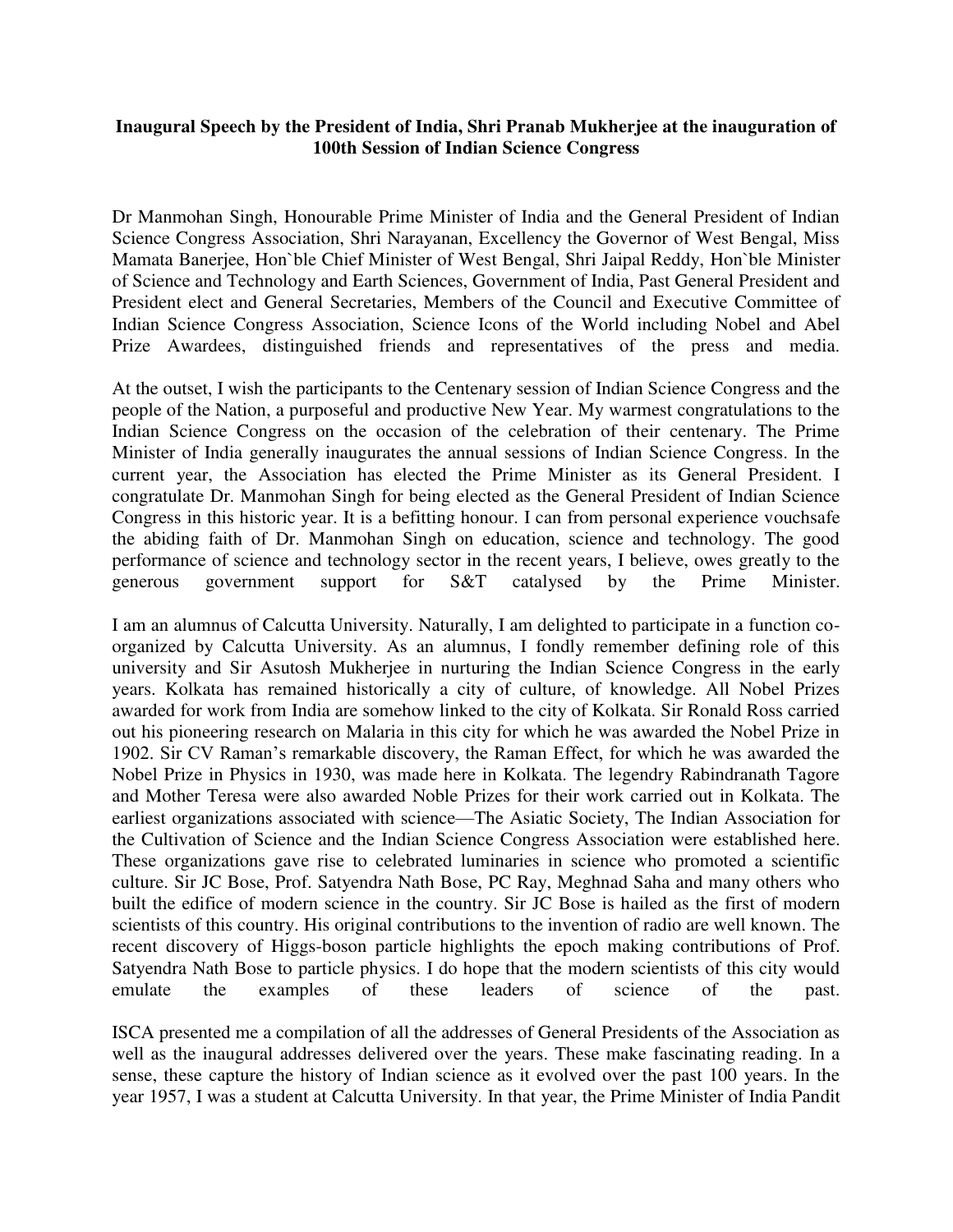Nehru was the Chief Guest. The Chief Minister of Bengal, the visionary Prof BC Roy was the President of the Science Congress. The topic of BC Roy`s address to the Congress was "On Science for Human Welfare and Development of Country". The topic then was akin to the theme of the present session - `Science for Shaping Future of India `. I was greatly touched by BC Roy`s concluding message and I quote: "The clouds of time may have hidden for us innumerable problems, trials and dangers, yet time may also reveal solutions of unknown difficulties or delightful surprises which man with his knowledge of Science should be prepared to turn to his advantage with faith, hope and good will."

Let me congratulate the Indian Science Congress for selecting "Science for Shaping Future of India" as the focal theme for its 100th Session. Science has to be closely linked to a culture within the society which is built on scientific knowledge. It calls for a scientific temper that Pt. Nehru always used to talk about. Scientific culture demands that choices and decisions are made by individuals, society and the nation on the basis of scientific logic. Indian economy has been following a new paradigm of development; faster, sustainable and inclusive growth with equity. It is a new concept because it combines the faster growth with objectives of inclusiveness and sustainability. How to harness the forces of science, technology and innovation to achieve this end calls for deep deliberation. I am sure, you will discuss this in all its aspects and implications with the seriousness that it demands.

Science is one of the creative endeavours of human mind. Pursuit of Science as a personal passion can not be regulated or directed when the thrill of pursuit is in "Knowing the truth of Nature". Prepared and creative minds are required to observe the revelations of Nature. Science seeks universal and fundamental truth. Culture of Excellence is the second nature of creative scientists. Eminent scientists of the world have always been concerned as to how their understanding of natural phenomena could be applied to solve social problems of the future. Sir JC Bose, more than a century ago, on 5th March 1885, wrote in his diary "I have been thinking whether the solar energy that is wasted in tropical regions in a new way could be utilized. Of course trees conserve the solar energy. But is there no other way of directly utilizing the radiant energy of the sun?" The seed for artificial photosynthesis was sown then. Even now it is an active area of research pursuit globally. His disciple Prof. Satyendra Nath Bose was a powerful communicator and an inspired teacher. He delivered lectures on 'power' and 'nuclear energy' in a language that lay people could understand. He motivated generation of people to move towards scientific endeavour. Public and political understanding of science is crucial. For that, I would like to urge upon you all to apply modern tools for communicating science in a manner that can be understood by the common man. This understanding would contribute to the creation of a science culture in the Indian society.

The prime concern of any government in a country is enhancing the well being of its people. Technology has the power of changing the lives of the people by creating physical well being. Countries have undergone transformational changes, all in one generation, from a relatively weak to an emerging economy. In this transformational change, technology-led economic growth has played a key role. While technology can be considered a logical extension of knowledge gained from science, it is much more than mere application of science. Technology is contextual. There is a economic value to technology. We all are a witness to the transformational changes being brought about by mobile telephony and internet. The number of mobile phone users in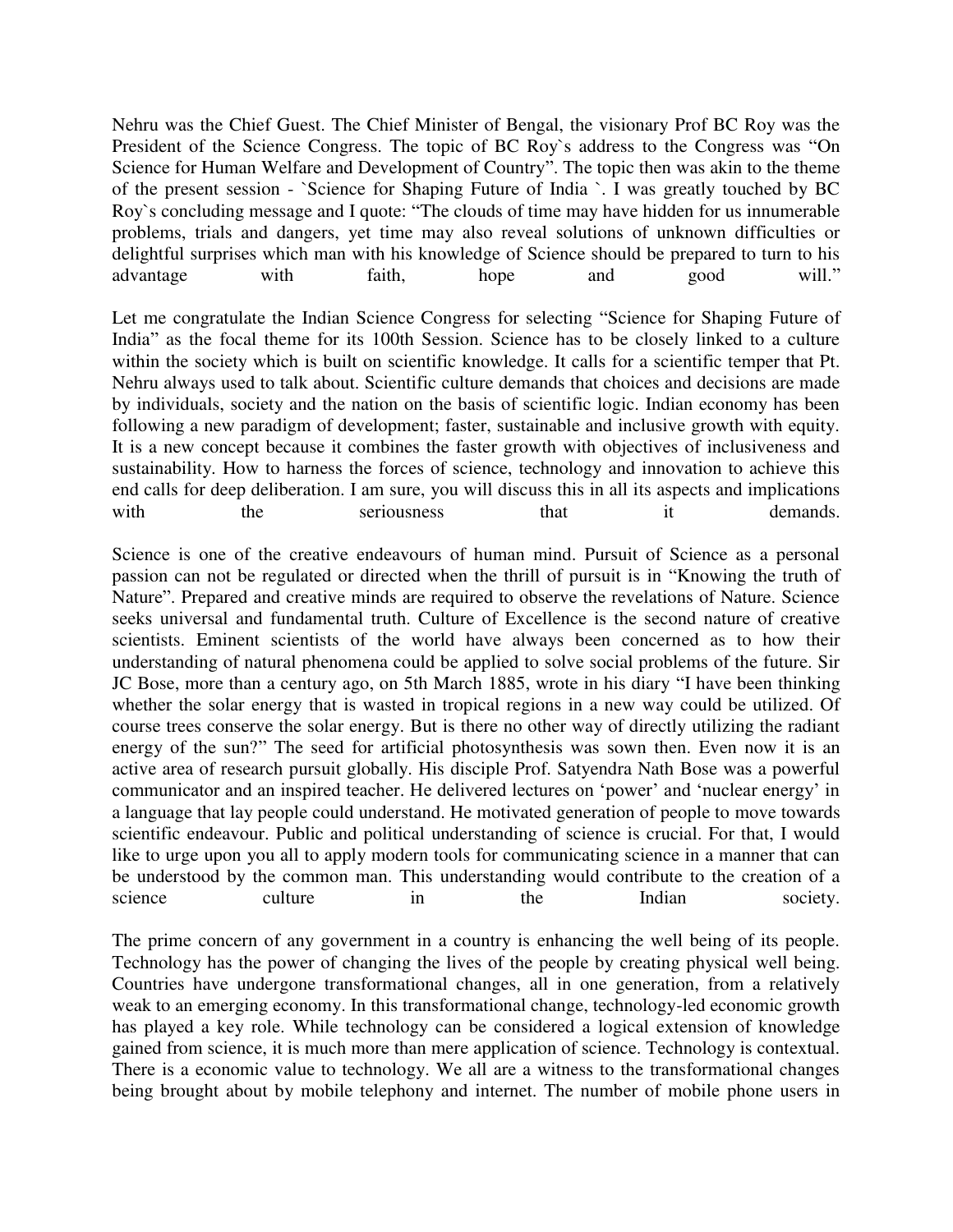India was around 19 crore in October 2012 which is the second highest in the world after China. The mobile phone density of 74.21 per cent of India compares favourably with the other top ranking countries. Another marvel of technology—the internet—has become a vital source of information and communication. India ranks third after China and USA in terms of number of internet users. However, the penetration of internet use as the percentage of the population is only 11.4 indicating the huge potential for future growth.

Another transformational application of technology is Aadhaar project which focuses on electronic transfer of benefits directly to the beneficiaries of various social sector schemes. I understand the roll out of Aadhaar enabled service delivery has already started in twenty districts. In the Budget 2012-13, a target for covering fifty districts has been set which, I am sure, will be met.

It is essential to innovate if we have to compete in a globalised economy. India has declared 2010-20 as the decade of innovation. The announcement of Science, Technology and Innovation Policy today lays the roadmap for the development of an eco system for innovations and for encouraging, recognizing and rewarding the innovators in the society, especially the grass root innovators who through their genius are adding value to the processes which directly impact the local population.

The new STI policy has also addressed the issue of right-sizing our research and development system. Balanced economic growth especially in emerging economies like India is of paramount importance. Productive engagement of our youth in agriculture, manufacturing and value based services holds the key for a balanced growth of the country. The new STI Policy, I am confident, will pave the technology-led path for change ensuring prosperity with peace and inclusiveness.

We need an educational system which lays importance on development of a scientific culture within the society. Mere economic growth without the attendant knowledge capacity to manage the dimensions of change would neither suffice nor be appropriate.

Our ancient universities, whether these be Nalanda or Taxila, focused on value based holistic education. Perhaps it is appropriate to quote from an address of Rabindranath Tagore delivered ninety years ago : "You know the traditions of our country are never to accept any material fees from the students in return for teaching, because we consider in India that one who has knowledge has the responsibility to impart it to the students". Swami Vivekananda always spoke of fusion of cultural values of the orient with practical methods of the occident. Innovation is a modern means of converting knowledge into social value and wealth. Indian philosophy, seeks to balance the pursuit of wealth and material success with the mastery of the self and the quest of inner happiness. The deeply introspective, yet practical, wisdom of Indian philosophy must find resonance in the metaphor of competition and conquest popularized in the modern world.

I conclude with a quote from Swami Vivekananda, he said: "No nation can be said to have become civilized, only because it has succeeded in increasing the comforts of material life by bringing into use lots of machinery and things of that sort. ... In this age as on the one hand people have to be intensely practical, so on the other, they have to acquire deep spiritual knowledge ".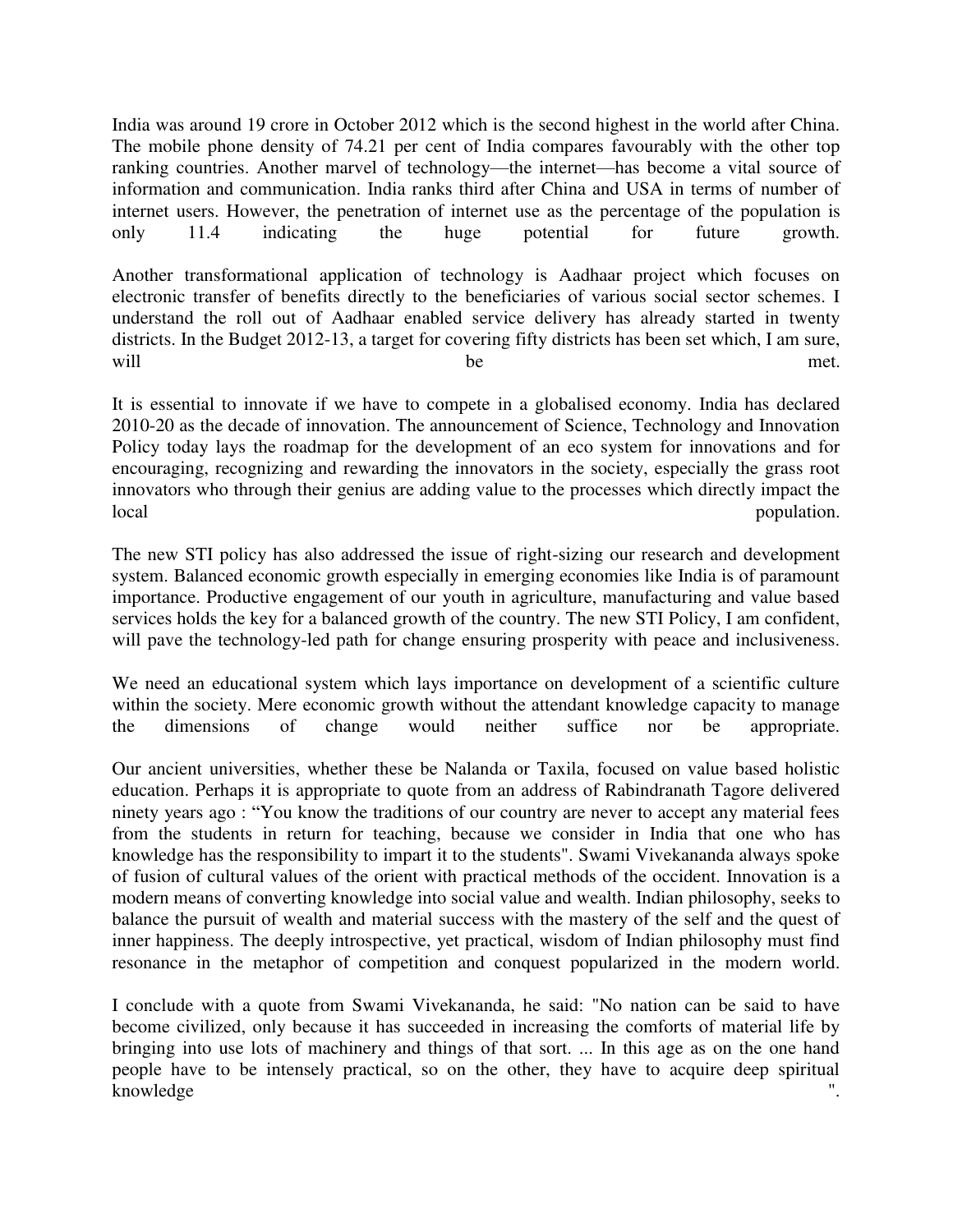I would like to call upon the scientific community to work for the promotion of a scientific culture for shaping our future in which prosperity and peace, excellence and equity and oriental values and occidental methods of science converge and co-exist. India is expected to emerge as a major economic power by 2035. We should also emerge as a major knowledge power with high human and societal values. Let me mention in this regard that it has been 83 long years since CV Raman won the Nobel Prize for Physics. Another Nobel Prize in the sciences is long overdue for India. I call upon scientific fraternity gathered here to rise upto this challenge and work towards this goal in a time bound manner.

With these words, I formally inaugurate the 100th session of Indian Science Congress.

Thank you.

#### Jai Hind!

**Presidential Address by Dr. Manmohan Singh at the 100th Indian Science Congress**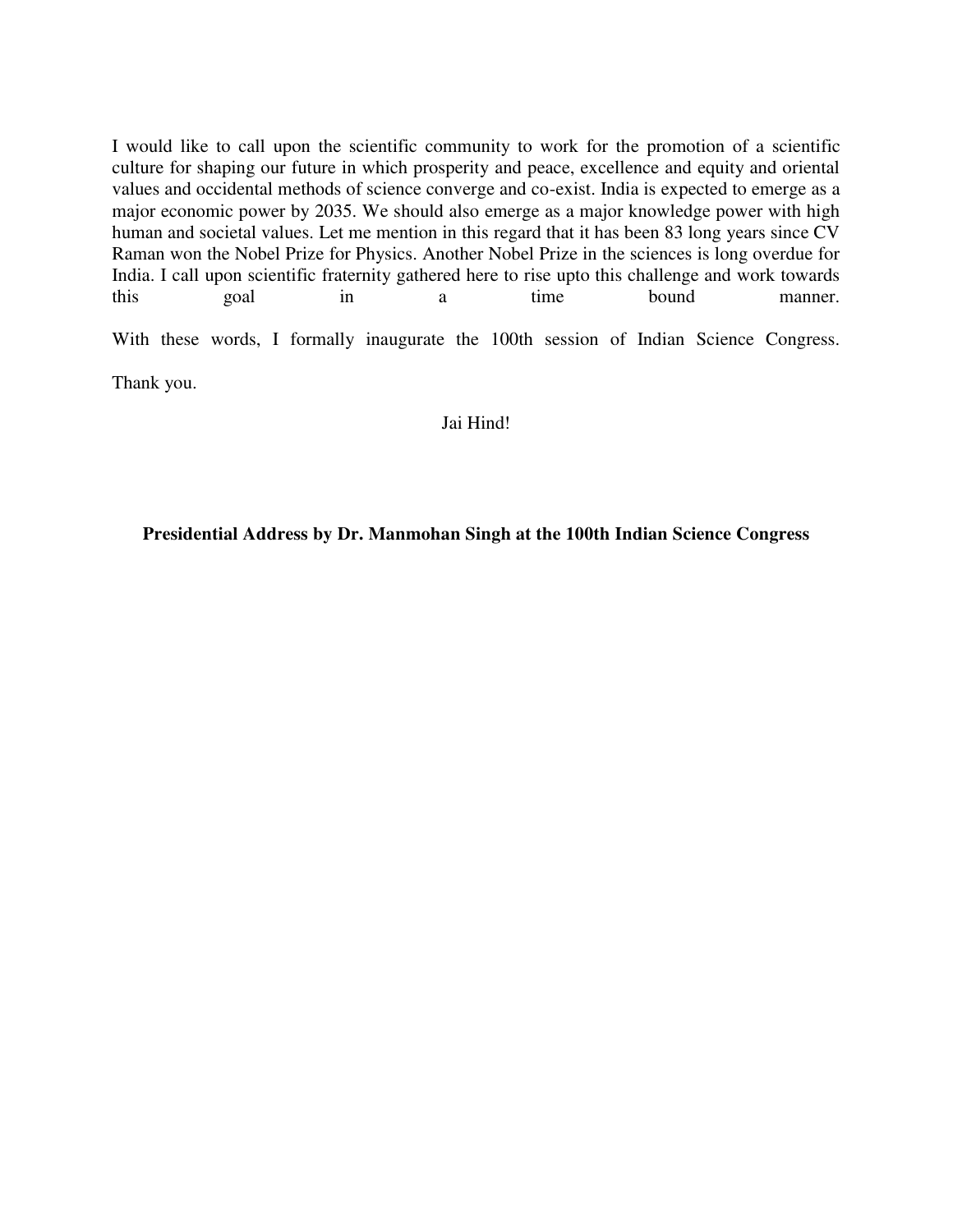The Prime Minister, Dr. Manmohan Singh, addressed the Indian Science Congress, in Kolkata today. Following is the text of the Prime Minister's address on this occasion:

"As General President of the Indian Science Congress Association, it is my great honour to welcome our Chief Guest, the Hon'ble President of India, Shri Pranab Mukherjee. Our President is a distinguished statesman. His wisdom, knowledge and vast experience of public life are great national assets. I also welcome the galaxy of luminaries, practitioners, policymakers and worshippers of science who have come together today to celebrate the centenary of the Indian Science Congress.

By selecting Kolkata as the venue of this historic occasion, the Congress is celebrating its 100th Anniversary at the original home of the Association. Modern Indian science was largely nurtured here in the soil of Bengal. Kolkata's credentials in science are burnished not only by the impressive list of institutions it hosts today, but by the inquisitiveness, creativity and liberalism that have defined its residents for many generations. I thank the Government of West Bengal, particularly the Governor, Shri Narayanan, the Chief Minister, Kumari Mamata Banerjee, and the people of Kolkata for their unstinting support to the Science Congress.

I would also like to take this opportunity to felicitate the Executive Committee and Members of the Council of the Indian Science Congress Association for their work during the year and for achieving many of the initiatives I had outlined in my inception address in this very city seven months ago.

On the centenary of the Association, let us pause for a minute to recall the foresight and determination of its founding fathers – Sir Ashutosh Mukherjee, Professor J. L. Simonsen and Professor P.S. MacMahon. We also salute the genius and dedication of other stalwarts like Acharya Prafulla Chandra Ray, Sir RN Mookerjee, Sir Jagdish Chandra Bose, Sir M Visvesvaraya, Sir CV Raman, Sir SN Bose and Professor Meghnad Saha, who made this great institution a vehicle for the spread of knowledge and progress for the Indian nation. Let their commitment and social consciousness be the guiding spirit of today's scientists.

The theme of this Congress, `Science for Shaping the Future of India`, reflects the dream of every generation of Indian scientists. Faster growth over the next few decades, more sustainable development based on food and energy security, and socio-economic inclusion made possible by rapid growth of basic social services, such as education and health, are all crucial for defining India's future. Science, technology and innovation all have an important role to play in achieving these objectives.

Science and technology development have been central to the phenomenal material advancement and efficiency in the use of resources seen in the last hundred years. The pace of change has only accelerated in the last few decades, as globalization and new technology have enhanced people's access to knowledge and their ability to leverage it through collaboration. India has benefited from this epochal transformation by embracing these trends.

Since technological changes typically emanate from established structures, they may at times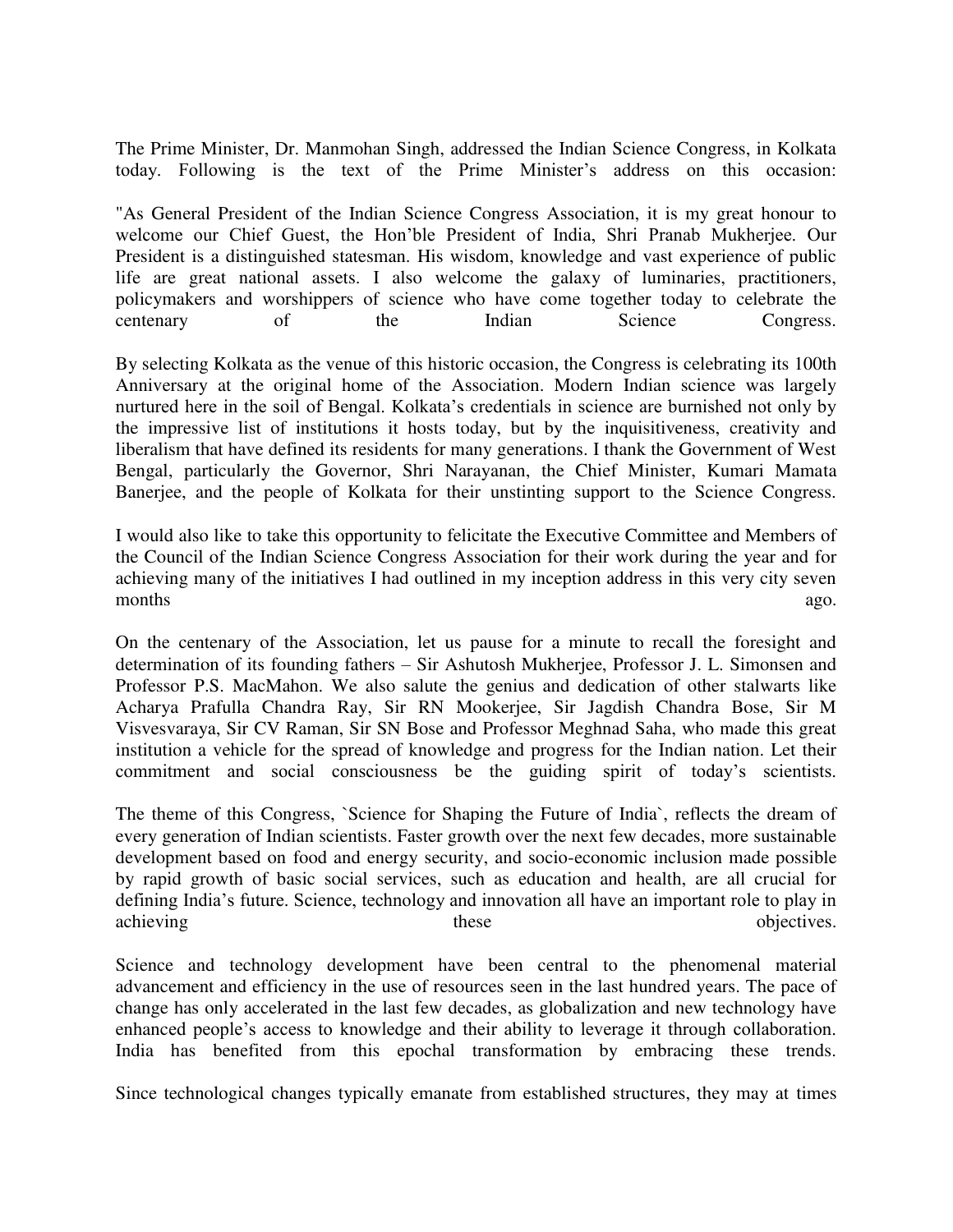re-inforce them and inhibit the advancement of equity and equality. As India seeks a sustained growth of its national income, we must endeavour to harness the tools of science to cater to the needs of the underprivileged and to bridge the gap between the haves and the have-nots.

Nearly 65 percent of our people live in rural areas. The increase in their living standards depends greatly on the growth of agricultural production and productivity. The Twelfth Five Year Plan assumes that a sustained growth of our agriculture at the rate of 4 percent per annum is essential for the achievement of food security for our country. This growth is constrained by shortages of water and also of land. We need new breakthroughs in water-saving technologies of cultivation, enhancement of land productivity and development of climate-resilient varieties. This transformation of agriculture must be the top priority concern of our public policies, including science and technology policies.

In keeping with the theme of this Congress, the question naturally arises as to what we should do to build our future through science? I would like to share a few ideas.

First, we must, as a society, enhance the spread of what Jawaharlal Nehru used to describe as the scientific temper. Our younger generations must adopt a science-based value-system in order to benefit from what science can offer and to make up for lost time. Complex issues, be they genetically modified food or nuclear energy or exploration of outer space, cannot be settled by faith, emotion and fear but by structured debate, analysis and enlightenment. A scientific approach and understanding of these issues are therefore as vital as our core scientific capabilities.

For this, we must invest in popularizing science, not only in our schools and colleges – as we are doing through the INSPIRE programme – but also in our homes, workplaces and communities through all available communication methods, like the high-speed optical fibre National Knowledge Network. Eventually, science must help in establishing an inclusive society that seeks to solve major social problems through the application of science.

Second, our scholarship and research must be informed by a keen awareness of our basic social and economic realities. Given the limited resources that we, as a nation, are able to devote to scientific research, it is imperative that we give priority to meeting those challenges which are fundamental to the transformation of our economy.

I have already referred to the need to transform India's agriculture. But there are other equally valid concerns as well which require priority attention. The quest for energy security, sanitation, provision of safe drinking water, labour intensive manufactures and universal healthcare at affordable cost are other areas of high priority concern. Our effort should be to carve out a niche for India's leadership in some of these areas. Indian industry must play an active part in this process through in-house research centres and, more importantly, through enhanced academiaindustry interaction.

Third, a holistic organizational approach is essential. There was a time when science took a lonely road, driven by individual enterprise rather than collective effort. This is sub-optimal in the innovation and knowledge-intensive world that is empowering the growth process today.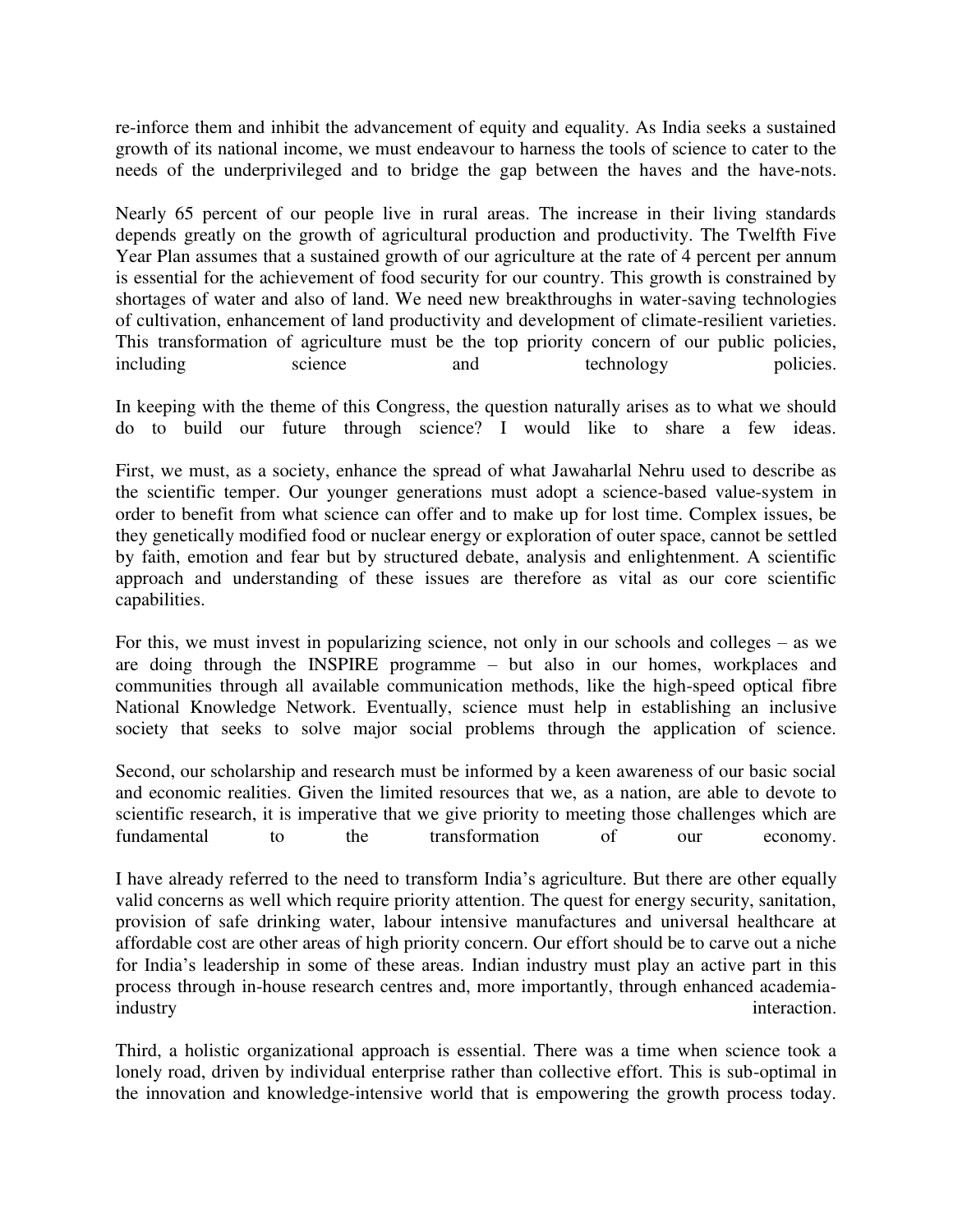We need cross-fertilization of disciplines and synergy among stakeholders. Governmentsponsored research must be supplemented by research in private labs. Academic and research systems must foster innovation and entrepreneurship and therefore link up with those interested in commercial commercial development.

In the last few years, we have taken some policy measures in this direction. We have encouraged sharing of and access to Government-owned data for research. We have also created new mechanisms like Innovation Complexes, Technology Business Incubator and Innovation Universities in an effort to bring about convergence of interests among the various players in science.

Fourth, international collaboration is vital for increasingly resource-intensive modern science to progress. Economic liberalization and economic growth over the last several years have made it possible for our scientists to collaborate meaningfully and confidently in the international arena. Let me cite only two outstanding examples. There was significant Indian collaboration with the European Centre for Nuclear Research on the Large Hadron Collider, which led to the discovery of what is believed to be the elusive Higgs boson. The other example is our work with a select group of countries on the International Thermonuclear Experimental Reactor. group of countries on the International Thermonuclear Experimental Reactor.

We must partner not only with established leaders in science and technology, but also with emerging innovation powerhouses, many of them in our region. We must also offer our expertise to our neighbours for collective prosperity and progress.

Finally, the quality of our scientific institutions will depend upon the quality of the students we can attract into science, the freedom we give them in pursuing scientific research and the human resource policies we follow in selecting leaders. We must select only the best and we must expand our search to the many Indian scientists abroad who may wish to return to India at least for some years.

The solution of even the simplest of problems related to humanity's pressing needs often requires first-rate fundamental research. During the last eight years, we have tried to fill this gap by expanding the infrastructure of our scientific research and innovation. We have established five new Indian Institutes of Science Education and Research, eight new Indian Institutes of Technology, sixteen new Central Universities, ten new National Institutes of Technology, six new R&D institutions in the field of biotechnology and five institutions in other branches. It is my hope that all this will significantly raise the quality of scientific research in our country.

Given that science-led innovation is the key to development, the National Innovation Council has also brought the domain of innovation to the foreground, helping translation of knowledge into usable solutions.

The Science, Technology and Innovation Policy 2013 released here today aspires to position India among the top five global scientific powers by the year 2020. It is an ambitious goal. It aims to produce and nurture talent in science, to stimulate research in our universities, to develop young leaders in the field of science, to reward performance, to create a policy environment for greater private sector participation in research and innovation and to forge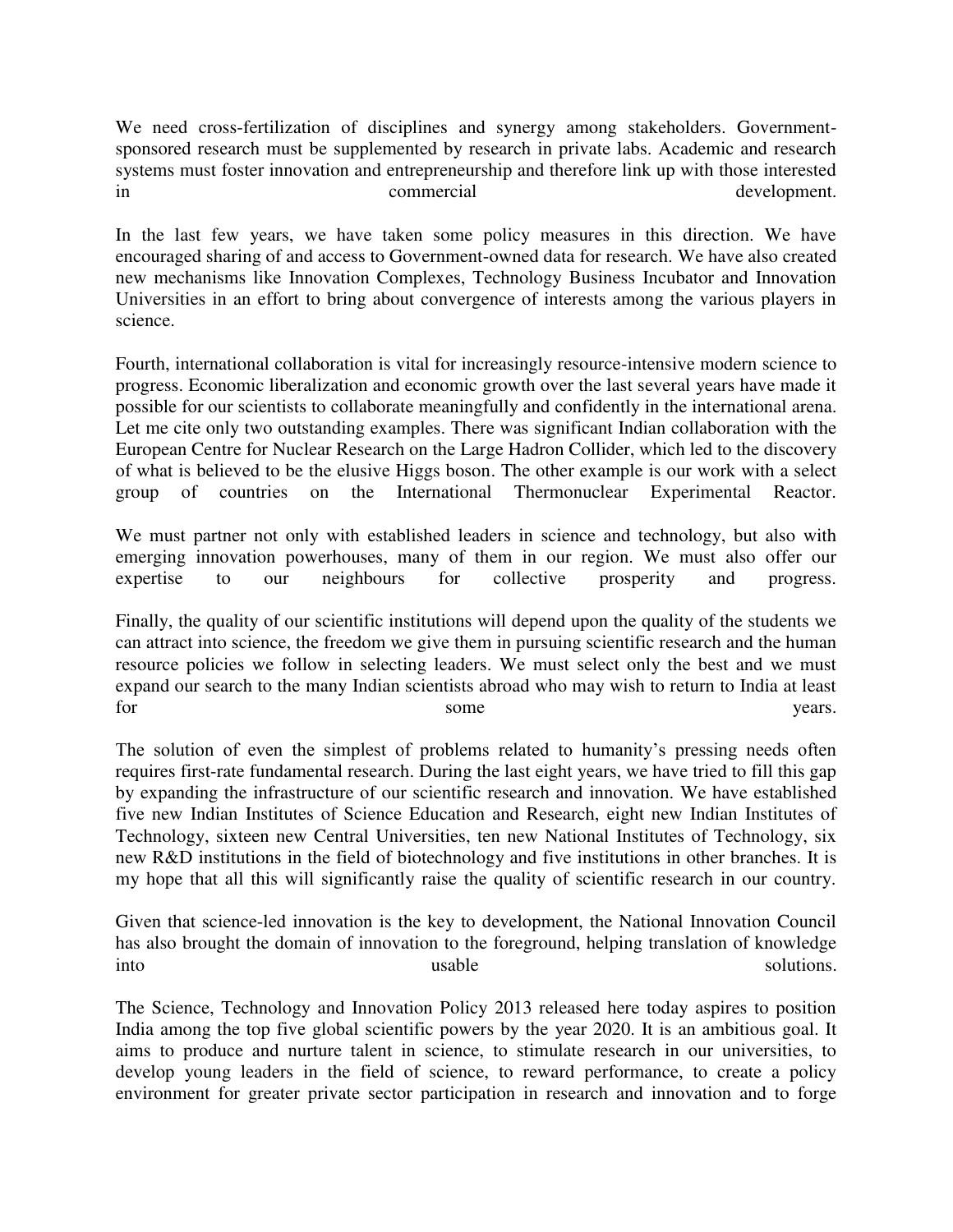international alliances and collaborations to meet the national agenda. The Twelfth Five Year Plan, which was approved by the NDC a few days ago, outlines a number of initiatives which will make make this possible.

An important step in this direction in the Eleventh Plan was the establishment of the National Science and Engineering Research Board as an autonomous funding body. As pointed out in the Twelfth Plan, this institution proposes to invest in researches of proven track record and establish about 200 to 250 centres based on a grant model with performance reward linkages.

I would like to conclude by recalling Gurudev Rabindranath Tagore's immortal lines in which he prayed for a future India where, among other things, a "clear stream of reason" would prevail. I am confident that, in the next five days, this confluence of leading lights of science from home and abroad will throw up useful ideas on how science will shape the future of India. As the Indian Science Congress crosses another milestone, let us pledge to keep alive the passion of its architects for truth that is eternal and beautiful and their dream to lead India to greater heights being heights of knowledge.

Let me also take this occasion to wish all those gathered here a very Happy New Year."

#### **PM Unveils New Science, Technology and Innovation Policy**

The Prime Minister Dr. Manmohan Singh, unveiled the Science, Technology and Innovation Policy (STI) 2013 by presenting its first copy to the President of India Shri Pranab Mukerjee at the inaugural session of the Centenary session of the Indian Science Congress.

The STI Policy seeks to send a signal to the Indian scientific community, both in the private and public domain, that *science, technology and innovation should focus on faster, sustainable and inclusive development of the people*. The policy seeks to focus on both *STI for people and people for STI*. It aims to bring all the benefits of Science, Technology & Innovation to the national development and sustainable and more inclusive growth. It seeks the right sizing of the gross expenditure on research and development by encouraging and incentivizing private sector participation in  $R \& D$ , technology and innovation activities.

The policy also seeks to trigger an ecosystem for innovative abilities to flourish by leveraging partnerships among diverse stakeholders and by encouraging and facilitating enterprises to invest in innovations. It also seeks to bring in mechanisms for achieving gender parity in STI activities and gaining global competitiveness in select technological areas through international cooperation and alliances. The policy goal is to accelerate the pace of discovery, diffusion and delivery of science led solutions for serving theaspirational goals of India for faster, sustainable and inclusive growth. A Strong and viable Science, Research and Innovation system for High Technology led path for India (SRISHTI) are the goal for the STI policy.

#### **The Key features of the STI policy 2013 are**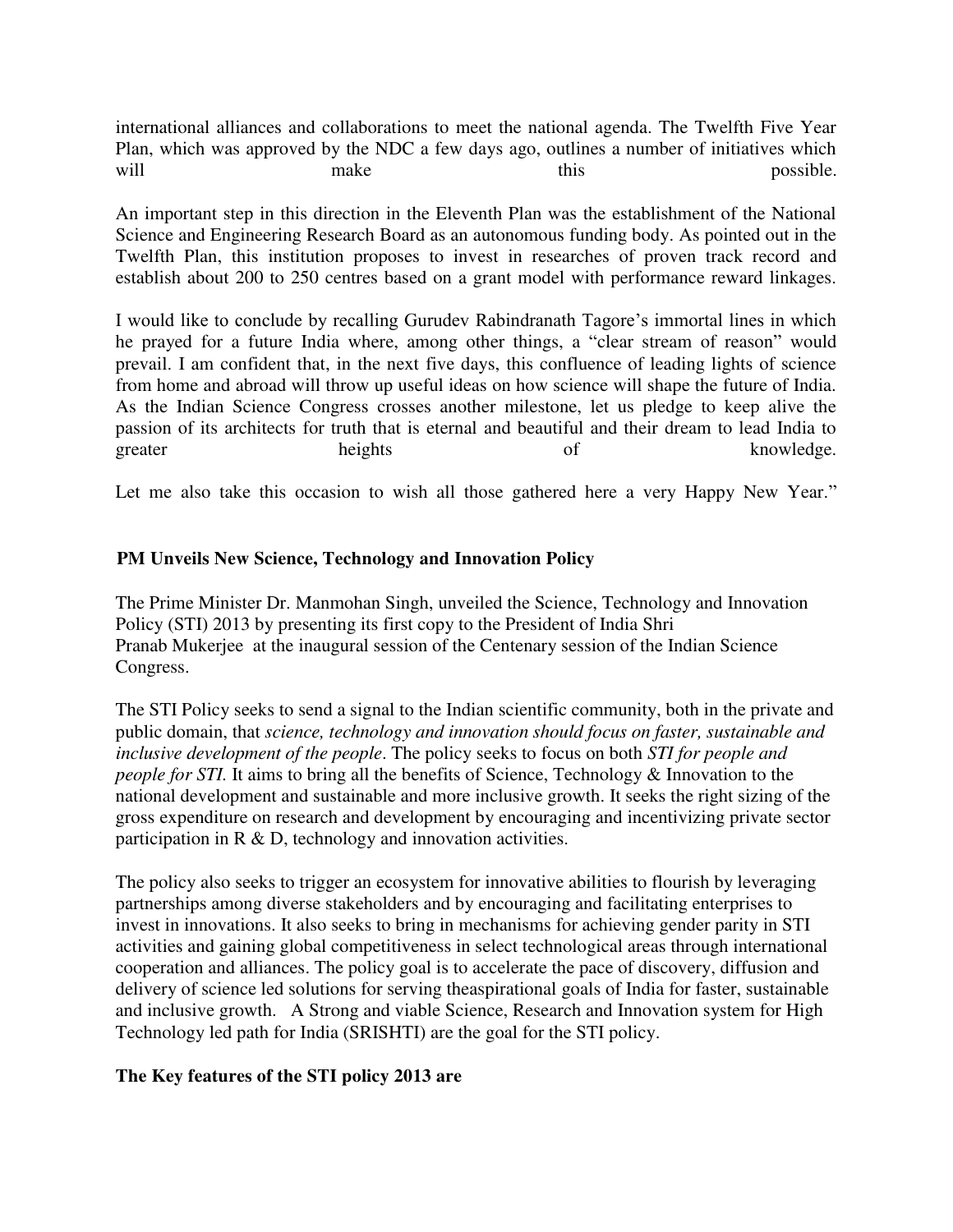- Promoting the spread of scientific temper amongst all sections of society.
- Enhancing skills for applications of science among the young from all social sectors.
- Making careers in science, research and innovation attractive enough for talented and bright minds.
- Establishing world class infrastructure for R&D for gaining global leadership in some select frontier areas of science.
- Positioning India among the top five global scientific powers by 2020(by increasing the share of global scientific publications from 3.5% to over 7% and quadrupling the number of papers in top 1% journals from the current levels).
- Linking contributions of Science Research and innovation system with the inclusive economic growth agenda and combining priorities of excellence and relevance.
- Creating an environment for enhanced private sector participation in R &D.
- Enabling conversion of  $R \& D$  output with societal and commercial applications by replicating hitherto successful models, as well as establishing of new PPP structures.
- Seeking S&T based high risk innovation through new mechanisms.
- Fostering resource optimized cost-effective innovation across size and technology domains.
- Triggering in the mindset  $\&$  value systems to recognize respect and reward performances which create wealth from S&T derived knowledge.
- Creating a robust national innovation system.

# **Aspirations of the Policy**

The main aspirational elements of the STI policy are:

- Raising Gross Expenditure in Research and Development (GERD) to 2% from the present 1% of the GDP in this decade by encouraging enhanced private sector contribution.
- Increasing the number of Full Time Equivalent (FTE) of R&D personnel in India by at least 66% of the present strength in 5 years.
- Increasing accessibility, availability and affordability of innovations, especially for women, differently-abled and disadvantaged sections of society.

# **Mechanisms**

Wide ranging mechanisms are envisaged to be deployed to realize the policy aspirations, a few of these are:

- Promoting the spread of scientific temper amongst all sections of society.
- Enhancing skill for applications of science among the young from all social strata.
- Making careers in science, research and innovation attractive enough for talented and bright minds.
- Empowering women through appropriate STI inputs and investments
- Facilitating private sector investment in R&D centres in India and overseas.
- Promoting establishment of large R&D facilities in PPP mode with provisions for benefits sharing.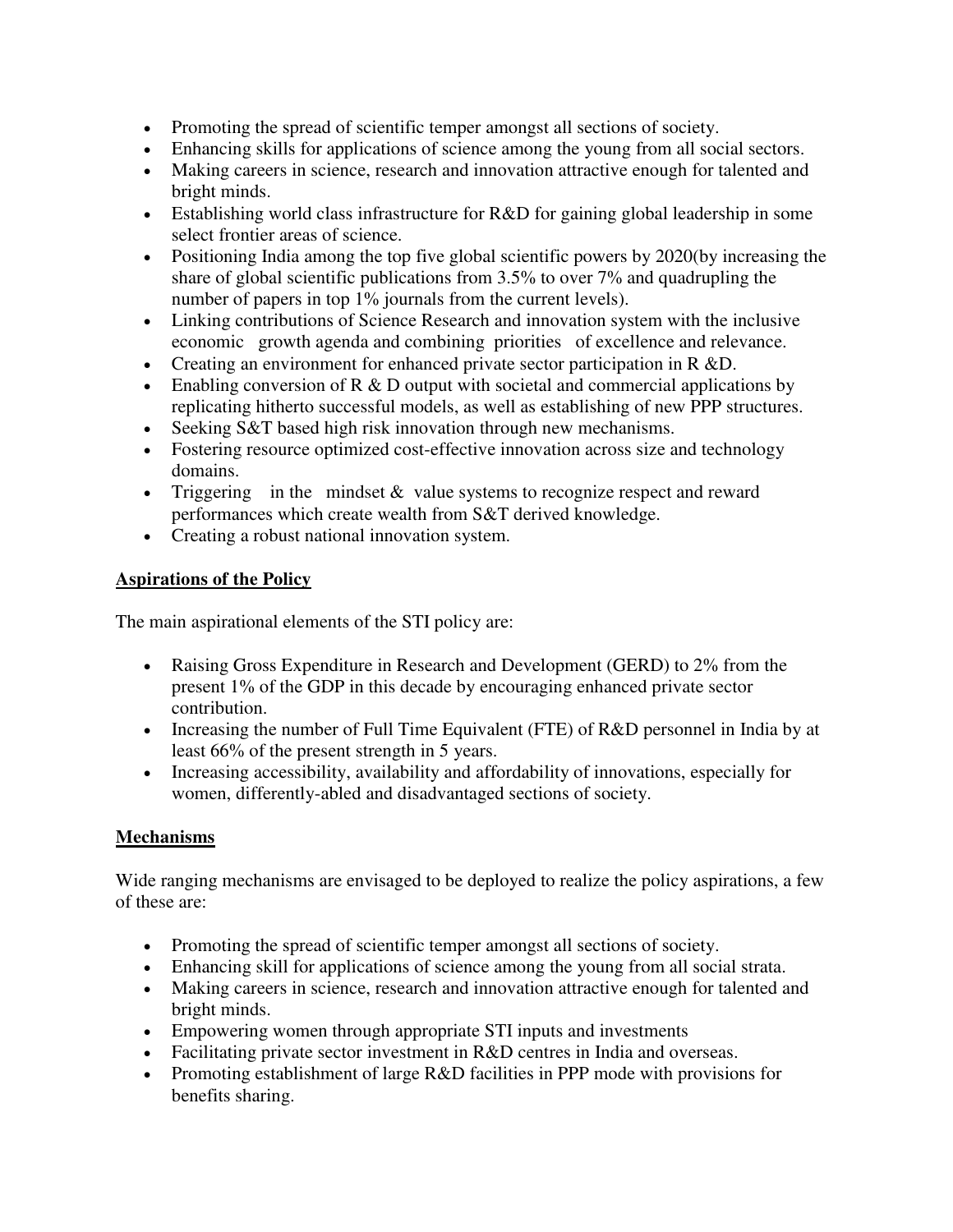- Permitting multi stakeholders participation in the Indian R&D system.
- Treating R&D in the private sector at par with public institutions for availing public funds.
- Bench marking of R&D funding mechanisms and patterns globally.
- Aligning Venture Capital and Inclusion Innovation Fund systems.
- Sharing of IPRs between inventors and investors.
- Modifying IPR policy to provide for marching rights for social good when supported by public funds and for co-sharing IPRs generated under PPP.
- Providing incentives for commercialization of innovations with focus on green manufacturing.
- Closing gaps in the translation of new findings at the grassroots and the commercial space.
- Forging strategic partnerships and alliances with other nations through both bilateral and multilateral cooperation in science, technology and innovation.
- Triggering ecosystem changes in attitudes, mindset, values and governance systems of publicly funded institutions engaged in STI activities to recognize, respect and reward performances which create wealth from S&T derived knowledge.

## **Inauguration of Children Science Congress**

The Children Science Congress was inaugurated by former President of India Dr. A.P.J.Abdul Kalam in Kolkata at S.N.Bose National Center for Basic Sciences today. Speaking on the occasion Dr. Kalam said the this Indian science congress standing is on the shoulders of great scientific minds SN Bose, JC Bose, Meghnath Saha, Sir CV Raman, Srinivasa Ramanujan, Homi Bhabha and Vikram Sarabhai and many great scientists.He said would like to share few thoughts on the topic "Excellence in thinking and actions".

Dr. Kalam asked the young buds present on the occasion to take science as a life mission with excellence in thinking and action by striving to work with their utmost potential . I would like to focus on importance of two great needs: Value to science and scientific magnanimity. He also spoke about energy conservation and building scientific temperament.

Dr. Kalam said "History has proven that those who dare to imagine the impossible are the ones who break all human limitations. In every field of human endeavor, whether science, medicine, sports, the arts, or technology, the names of the people who imagined the impossible and achieved are engraved in our history. By breaking the limits of their imagination, they changed the world."

The former president also shared his interaction with students in State Children Science Congress (2012) Uttar Pradesh State Science Congress at Barabanki, Southern Regional Science Congress at Coimbatore, Tamilnadu, Mega Science Fair at Darbhanga (Bihar) and National Children Science Congress at Varanasi.

He also referred to the recent development by two teams at the CERN Laboratory towards the discovery of the "God Particle" , a popular name for an elementary particle called Higgs Boson,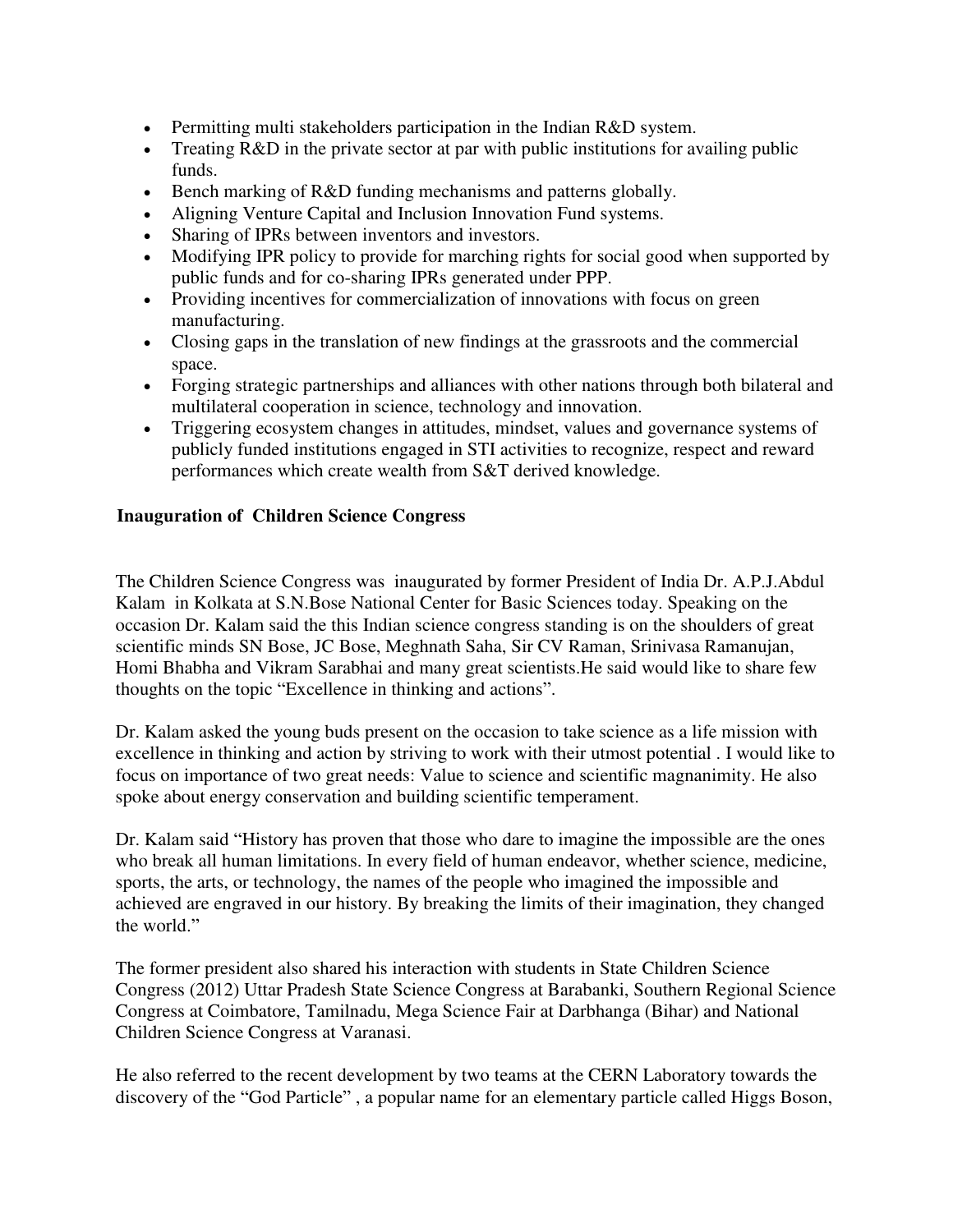named after a great scientist Peter Higgs and Already some progress is being made in this direction in 2011, and it may be possible that within the next few year, we would be able to understand better about the God's Particle and unravel the mystery of why matter exists and how universe came into being. Dr. Kalam said ,I am sure, some of you, as scientists of tomorrow would be finding such sub-atomic, fundamental physics as a research area for your scientific pursuits and would play a vital role in discovering more about this unique area of particle physics.

. Presiding over the session Union Science & Technology and Earth Science Minster Dr. S.Jaipal Reddy said the future of India will be shaped by the emerging force, the youth of the Nation and in the words of Pandit Jawahar Lal Nehru, as he quoted in the "Discovery of India" - ."Old as we are, with memories stretching back to the early dawns of human history and endeavour, we have to grow once again, in tune with our present time, with the irrepressible spirit and joy of youth in the present and its faith in the future.

Shri Reddy said Dr. Kalam, apart from making signal contributions in the field of technology and public life, has made abstruse subjects like science and technology inspiring for children and youth in their impressionable years. Nobody has proved to be a greater source of positive energy and soaring inspiration than him in recent years.

The Minister impressed upon the need to invest in today's youth, both in terms of resources and mentoring support, as our first Prime Minister Pt. Nehru did in setting up such temples of learning as Atomic Energy Commission and IITs. Our Government realizes the inestimable value of such investments. He urged senior scientists of today to extend all the mentoring support to budding researchers. He said "Let us together build an India which is a leader in science and technology in the world".

The Minster said we have a dynamic, developed and diversified industrial and service sectors, established on the strength of our own techno-entrepreneurial talents. Our technological achievements are substantial and in certain areas, these are world class. The country today has over 700 R&D, technical and development centres of the top global companies, employing over 150,000 scientists and engineers. This confidence of global majors in our youth has given fillip to some of India's best and talented young technocrats to become first generation technopreneurs. And, most importantly, all of this has been achieved in a framework of a vibrant pluralistic democracy.

Shri Reddy referred to the scheme "Innovation in Scientific Pursuit for Inspired Research" INSPIRE launched by the Department of Science and Technology and said that Under this scheme around nine lakh awards for youth in the age group of 10-32 years has been provided. Besides this INSPIRE supports science camps for top 1% performers at class level across all school boards. It also provides high value scholarship for study of science courses at undergraduate levels, offers research fellowships for doctoral research and creates assured opportunity for careers with research by providing faculty awards for 5-year contractual assignments and research grants..

Referring to the newly announced Science, Technology and Innovation Policy, Shri Reddy said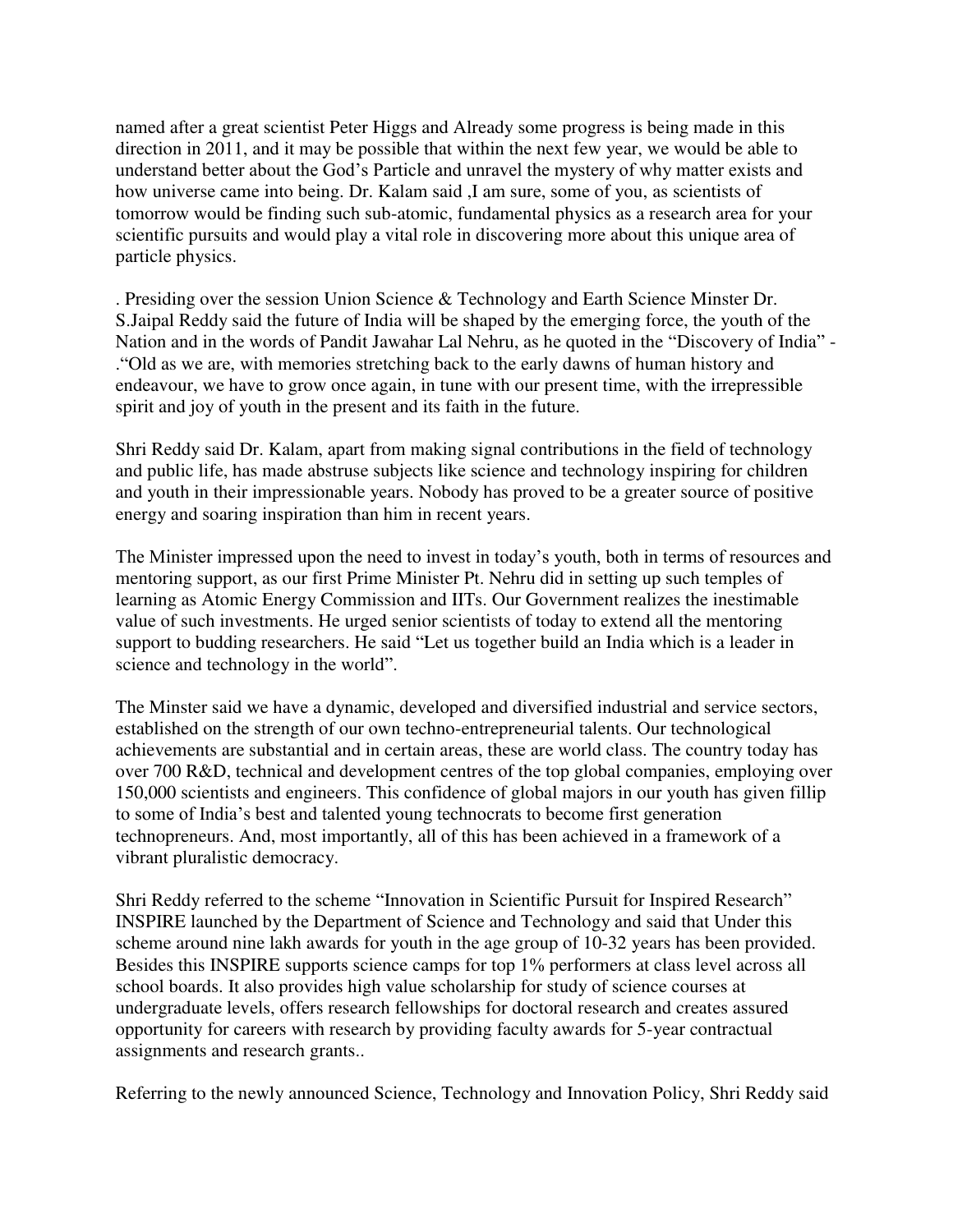it conveys India's aspiration to emerge as one of the top global knowledge powers. The new policy also stresses the importance of research that culminates in innovation. It seeks to highlight the need to integrate science, research and innovation to develop valuable technologies. He said we have also initiated a PM Doctoral Research Fellowship in partnership with industry .Already 30 fellowships have been awarded to doctoral students. To me this is a landmark initiative and I hope that in coming years the young recipients of the Fellowship will be instrumental in shaping a glorious future of science in India, the minister added.

On this occasion some young students from different parts of country were also presented with the ISCA - Infosys Travel Awards by Dr. Kalaam.

#### **Pride of India Expo**

One of the major attractions of 100th ISC – the Pride of India (PoI) Expo was held at the Salt Lake Stadium Complex from 3 – 7 January 2013. It was inaugurated by Shri Jaipal Reddy, Hon'ble Minister of Science and Technology and Earth Sciences in presence of Dr. T. Ramasami, Hon'ble Secretary, DST, Prof. Sameer Brahmachari, DG, CSIR and Secretary, DSIR, Dr. Shailesh Nayak, Secretary, Ministry of Earth Sciences and such other dignitaries.

Complimenting the 100th edition of ISC, the PoI Expo, spread over an area of approx. 12,000 sqm with participation of over 200 organisations was a confluence of new ideas, innovations and products covering the entire canvas of scientific world. *Special Pavilions* at PoI Expo were "**Hall of Pride**" (HoP), designed to raise a toast to the life and works of *Pt. Jawaharlal Nehru* - The first Prime Minister of India and also the General President of Indian Science Congress; *Hon'ble Justice Sir Asutosh Mookerjee* - A prolific [Bengali](http://en.wikipedia.org/wiki/Bengali_people) educator and the first Indian Vice Chancellor of the University of Calcutta and also the first General President (GP) of Indian Science Congress Association (ISCA); "Edu Vision" brought various educational institutions under one roof & other stake holders in education sector; ͞**International Pavilion**͟ hosted stalls of different countries showcasing their respective joint R&D/S&T ventures with India.

**Vigyan Jyot** (VJ) – *Flame of Knowledge*, (conducted since 97th ISC) organized by MM Activ Sci – Tech Communications is a novel initiative to popularize science and encourage pure science as career amongst the youth thus preparing scientists and innovators for future. VJ was flagged off ceremoniously, mounted on a float on 17th December 2012 from Delhi to reach University of Calcutta on 2nd January 2013 by road. It was enthusiastically supported by Nehru Yuva Kendra Sangathan & National Service Scheme (NSS) of Ministry of Youth Affairs & Sports throughout its journey which ensured participation of large number of youth in the VJ programmes held in various educational institutions en-route. The VJ was relit at the site of PoI Expo by Dr. T. Ramasami, and Prof. Sameer Brahmachari on 3rd January 2013 after inauguration of the Expo. This torch remained lit throughout the 100th ISC inspiring all the visitors at the expo to lead life with scientific temperament.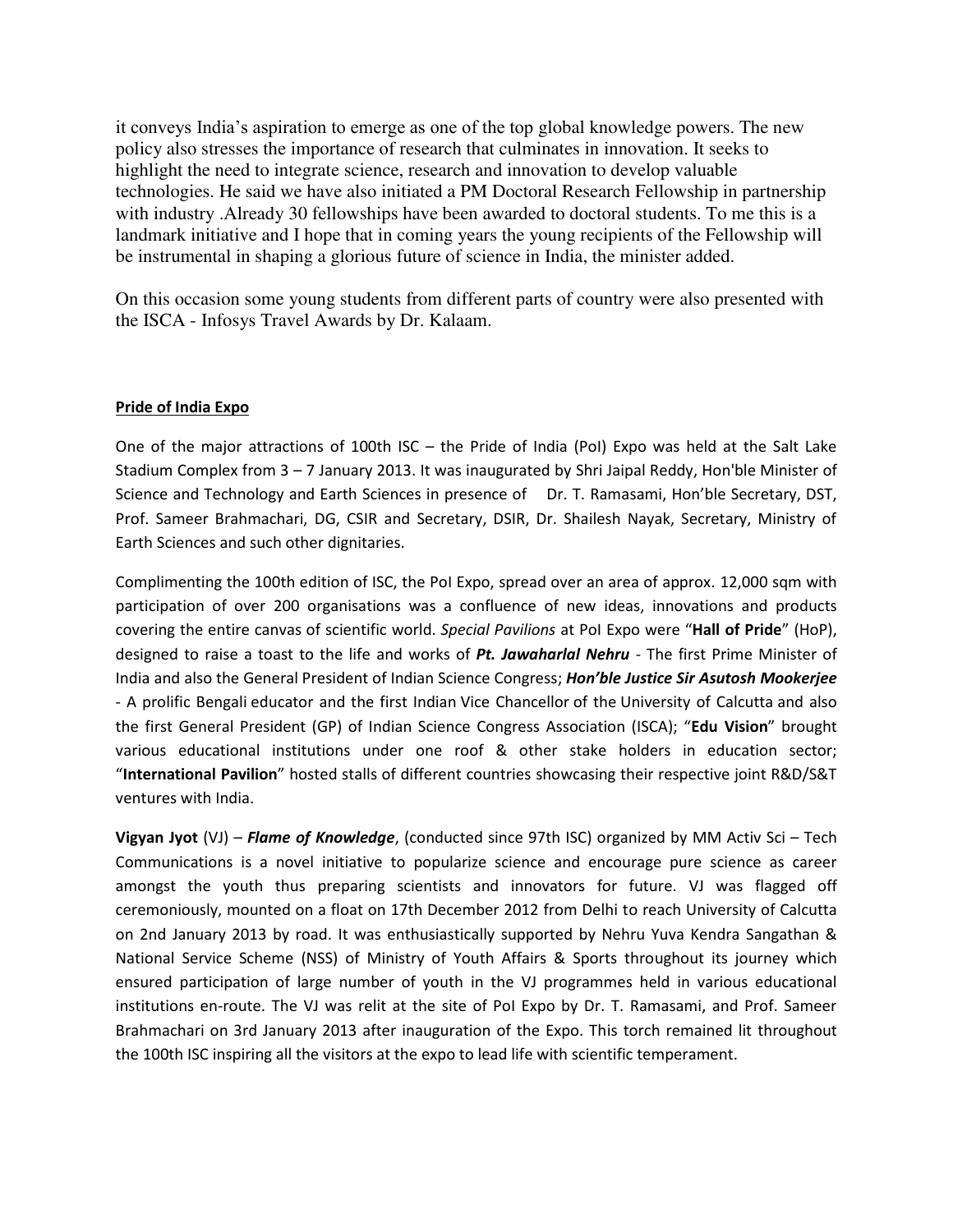During the valedictory function, the VJ torch was handed over to Prof. R. C. Sobti, General President (GP) Elect 101st ISC by Dr. T. Ramasami, Secretary DST and representative of GP 100th ISC.

#### **Women's Science Congress**

The inauguration of the 2<sup>nd</sup> Women's Science Congress took place on January 4, 2013 as a part of the 100<sup>th</sup> Indian Science Congress at the Satyendranath Bose National Centre for Basic Sciences in Kolkata. The following dignitaries delivered their addresses in the inaugural session. Shri S.Jaipal Reddy, Hon'ble Union Minister, Science & Technology & Earth Sciences, GoI, Dr. G. Kalonji, ADG, UNESCO, Paris, Dr. T. Ramasami, Secretary, DST, GOI, Prof. Suranjan Das, Vice-Chancellor, University of Calcutta, Dr. V.L Saxena, General Secretary, Scientific Activities, ISCA, Vote of thanks was proposed by Prof. Mamata Ray, Pro-VC (BA&F), University of Calcutta and Convener, WSC-2013

A panel discussion was held on January 5, 2013 at 10:00 am entitled: **Gender Empowerment- Policy Issues.** It was chaired by Dr. G. Kalonji, ADG, UNESCO and the eminent panelists were Dr. Sudha Nair, Vice Chairman, Golden Jubilee Biotech Park for Women, Chennai, Dr. Archana Bhattacharya, Ex Director, Indian Institute of Geomagnetism, Mumbai, Dr. Sanghamitra Banerjee, Professor, ISI, Kolkata, Justice Ruma Pal ,Retd. Judge, Supreme Court of India, Dr. Vibha Gupta, Chairperson, Magan Sangrahalaya Samiti (NGO), Wardha

The second session entitled **Women from Academic Sector** was chaired by Dr. Archana Bhattacharya Ex Director, Indian Institute of Geomagnetism, Mumbai at 11:45am on January 5, 2013. The speakers were: Dr. Hemlata J Wankhede, Director, Government Institute of Science, Aurangabad , Prof. Jyoti Das, Retd. Prof. of Mathematics, University of Calcutta , Prof. Chitrani Medhi, Professor of Chemistry, Guwahati University, Guwahati , Prof. Nilanjana Sanyal , Dept. of Psychology, University of Calcutta , Neerja Agarwal, CSA, Kanpur , Navrati Saxena (South Korea)

The third lecture session entitled: **Women health and Science** took place. It was chaired by Prof. Gourie Devi, Eminent Professor of Neurology, and the speakers were Prof. M.V. Padma, AIIMS, Delhi, Dr. Neeru Singh, Director, Regional Medical Research Centre for Tribals, Jabalpur, Dr. Indira Chakraborty, Former Director, All India Institute of Hygiene &Public Health, Kolkata; Dr. Asha Chandola-Saklani, Consulting Professor Eminence, Apeejay Education Society, Gurgaon, Dr. Sikha Sharma, National Co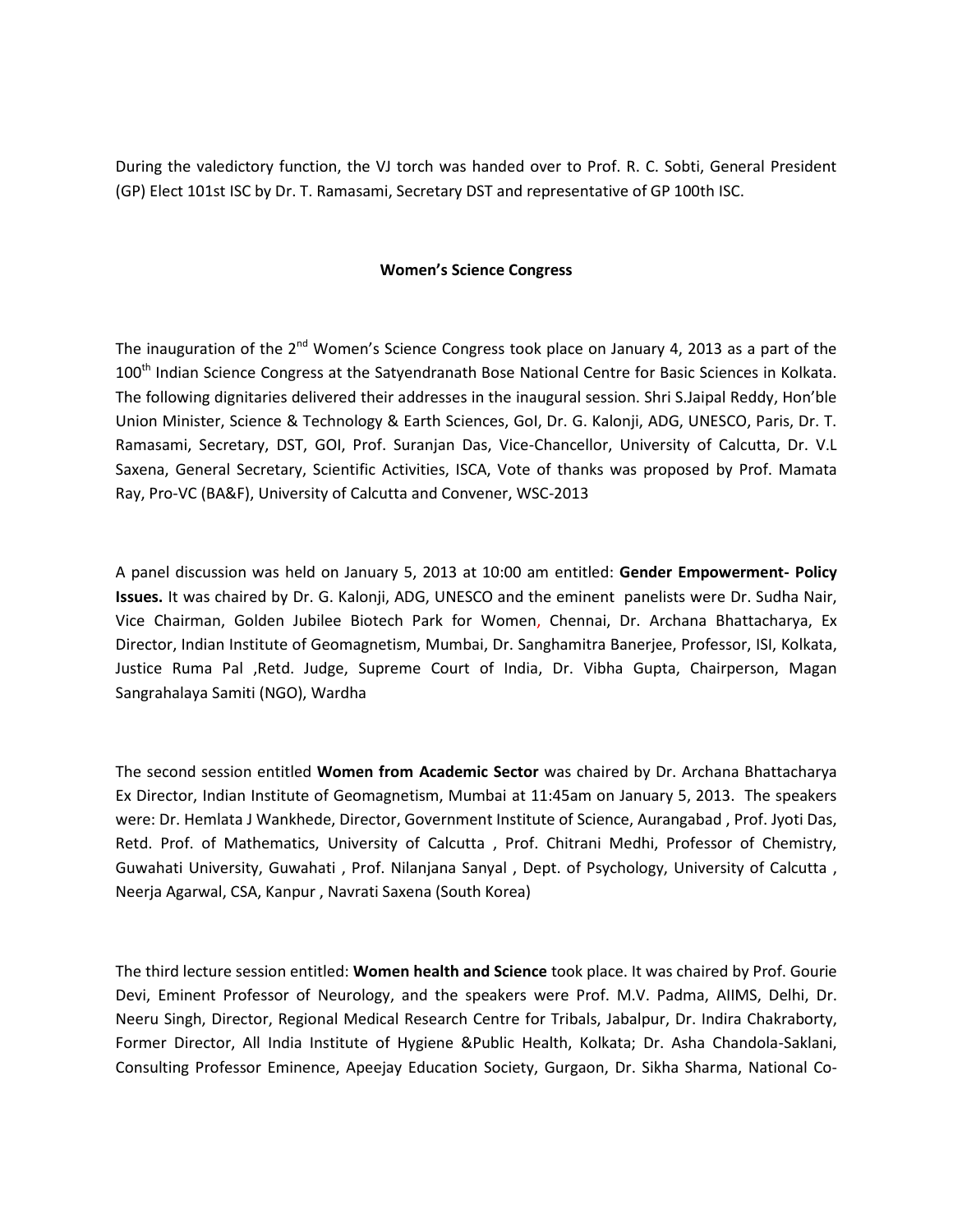Chair (Health), India

On January 6, 2013 at 10:00am, the lecture session entitled: **Showcasing Contribution of Women** was chaired by Prof. Rohini M. Godbole, IISc, Banglore. The illustrious speakers were Dr. Tessy Thomas, Project Director, Agni V (C), DRDO , Hyderabad, Dr. Amudeswari, Director, CICS, Chennai, Dr. Rita Kumar, IGIB, Delhi, Ms. Mirai Chatterjee, Director, SEWA, Ahmedabad

Dr. Y. T. Lee, Nobel Laureate in Chemistry (1986) accompanied by Dr. T. Ramasami, had an interactive session in which he shared his valuable views in an inimitable fashion, on women's participation in the field of Science & Technology.

The concluding session of Women's Science Congress – 2013 on January 6, 2013 at 1:30 pm had the following dignitaries Prof. Geetha Bali, General President, 99<sup>th</sup> Indian Science Congress- 2012 and Former Vice Chancellor, Karnataka State Women's University, Dr. Shashi Ahuja, Scientist F/Director, DST, Govt. of India, Dr. (Mrs.) Vijay Laxmi Saxena, General Secretary (Scientific Affairs), ISCA, Prof. Mamata Ray, Pro-Vice-Chancellor (BA&F), University of Calcutta. Prof. Sumita Jha, Professor of Botany, University of Calcutta proposed the formal vote of thanks

Among 35 posters 5 were awarded for their distinguished presentation and the certificates of merit were distributed.

#### **6th Science Communicators' Meet- 2013**

The inauguration of the 6th Science Communicators' Meet took place on January 4, 2013 as a part of the 100th Indian Science Congress at the auditorium of Techno India University at Sector V, Salt Lake, Kolkata. Dr. Vijaylaxmi Saxena, General Secretary, Scientific Activities, ISCA , gave welcome address. The SCM was formally inaugurated and the book of abstract was formally released by Dr. K. Kasturirangan, Hon'ble Member, Planning Commission, Govt. of India. Dr. Manoj Chakrabarti, Secretary, Membership Affairs, ISCA was also present. Prof. Sekhar Bhattacharjee narrated the objective of the programme. The session was presided by Dr. B. P. Singh, Head, NCSTC, DST, Govt. of India.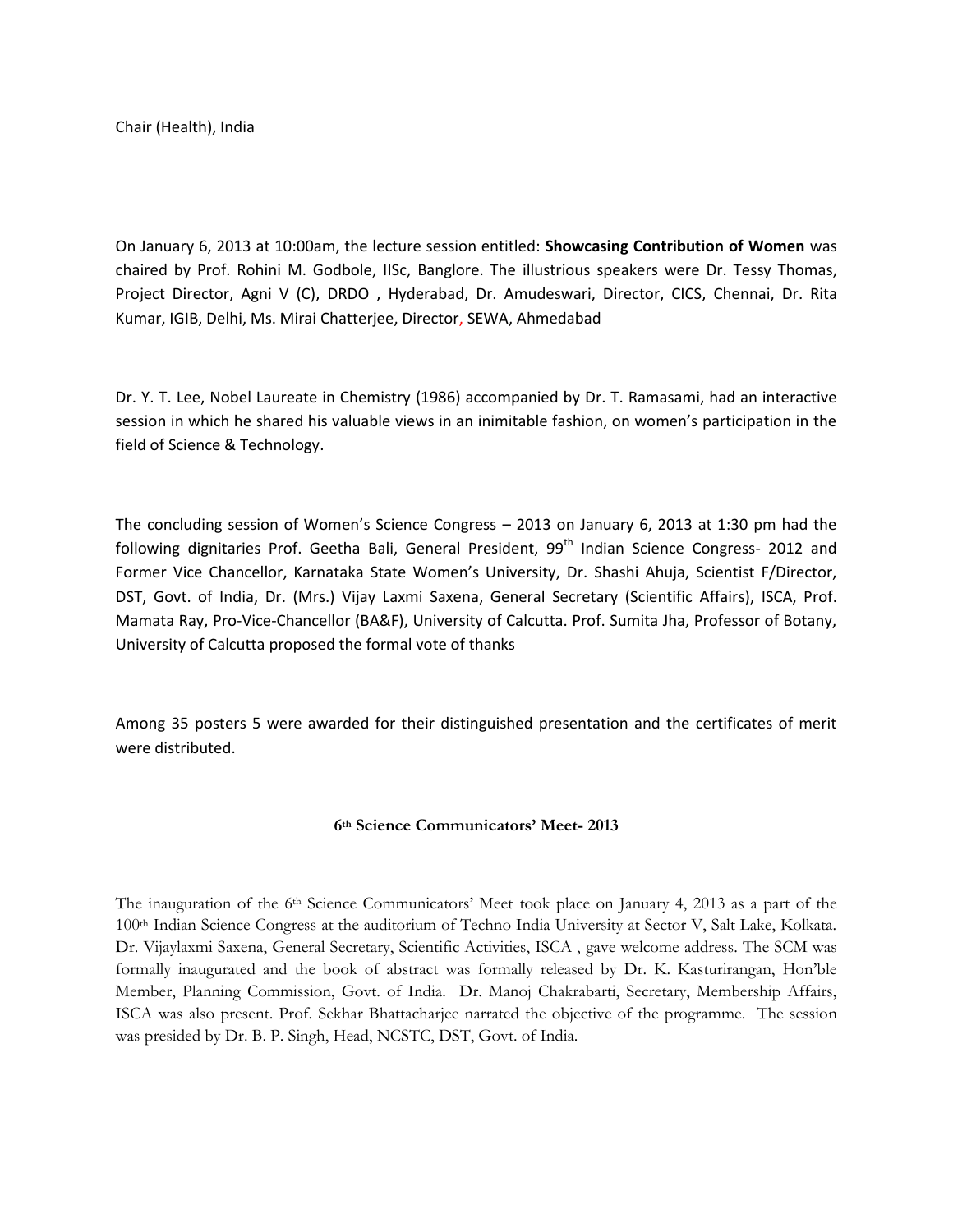The programme consisted of 5 technical sessions where 34 speakers selected from 19 ISCA Chapters from across the country delivered lectures and presented posters. The awardee of B.C.Deb memorial award for popularization of Science, Dr. Debashis Mandal from Central Soil & Water Conservation Research & Training Institute delivered a lecture entitled: The farmer-first paradigm in science: Reaping benefits of resource conservation for healthier land husbandry.

Valedictory session of the SCM was held on January 5, 2013. Following were the dignitaries on the dais who delivered their lectures at the valedictory session - Dr.(Mrs.) Vijay Laxmi Saxena - General Secretary (Scientific activities), ISCA, Prof. Sekhar Bhattacharjee - Chairman, SCM-ISC-2013 summarized the programme, Dr. Manoj Pattariya, DST, GOI, Prof. U.C. Goswami - Gwahati University, Prof. Suranjan Das - Vice-Chancellor, University of Calcutta, Dr. Amit K De, Executive Secretary, ISCA offered the formal vote of thanks.

# **100TH INDIAN SCIENCE CONGRESS**

## **3-7 JANUARY, 2013, KOLKATA**

## **RECOMMENDATION OF SECTIONAL COMMITTEES**

## **(AS RECEIVED FROM SECTIONAL PRESIDENTS)**

#### **Agricultural and Forestry Sciences**

- 1. Integrated farming system model involving livestock and dairy sector is essential for ushering evergreen revolution in the country.
- 2. Group farming consisting of a collective approach of a farming community to work together with appropriate work distribution is needed for livelihood security of resource poor farmers.
- 3. Custom hiring, market intelligence, family-farming agribusiness, use of cooperative system model for procurement of farm produce of government needs to be promoted to ensure best economic return to farming community.
- 4. There is a need to develop new watershed models involving principles of convergence, collective action, capacity building and consortium for technical backstopping for improving productivity in rainfed areas. Watersheds should be developed in a business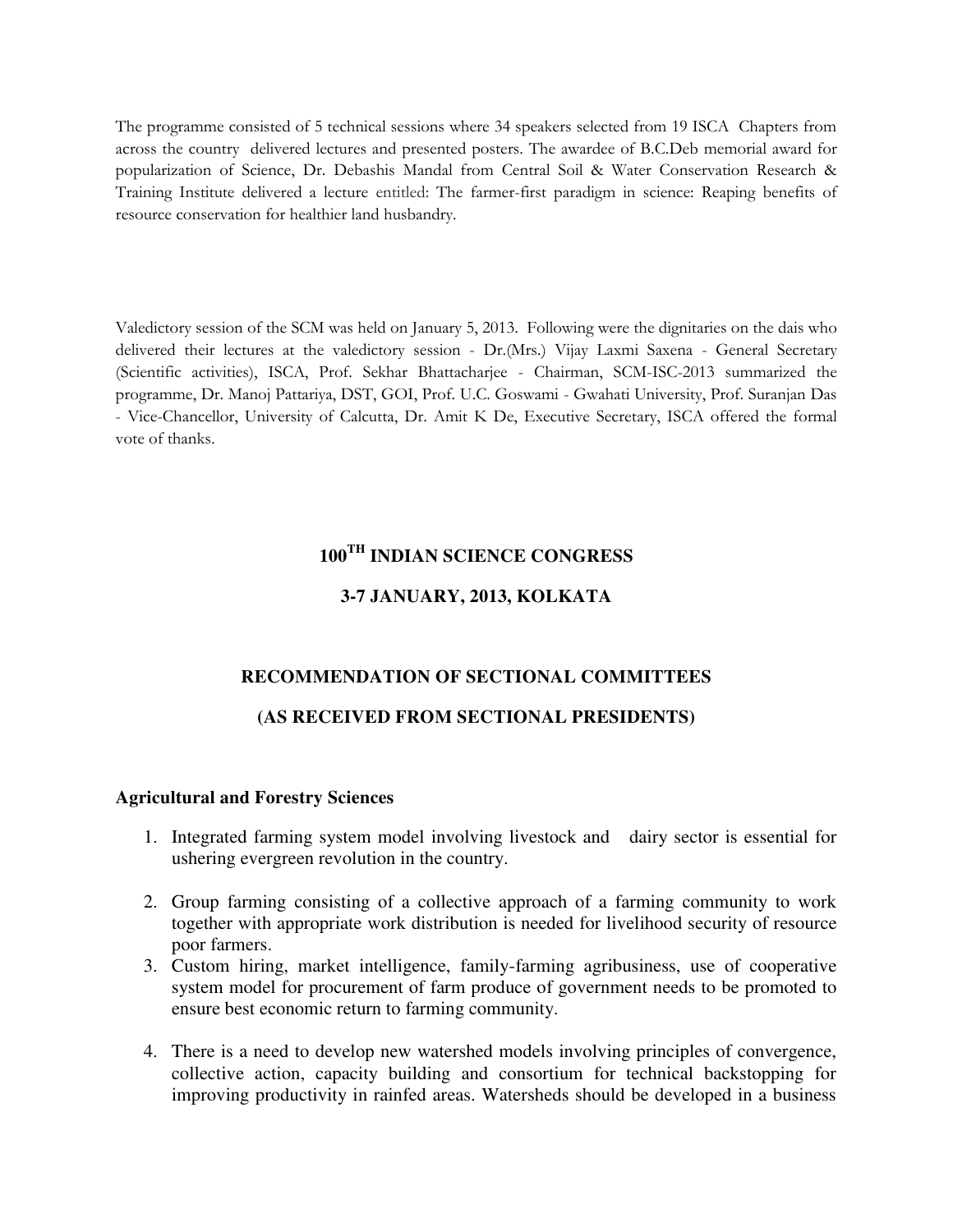model through knowledge based entry points and the benefits must be shared among the farmers.

- 5. ICAR models like promoting village climate risk management committees, capacity building among farmers, building social capital, encouraging farmer innovations, farming and rural employment for social harmony (FRESH),linking farmers to markets, FARMERS FIRST and STUDENT READY, women empowerment through mechanization, National Initiative for Climate Resilient Agriculture ( NICRA) need to be popularized in participatory research mode.
- 6. Major challenges for second green revolution are less availability of arable lands, water scarcity, low productivity, declining soil health, small holdings of farmers, declining biodiversity, climate change, low purchasing power of farmers, poor marketing etc. Therefore, opportunities lie with developing genetically modified crops which can alleviate abiotic stress (RAPB gene), stress resilient crop varieties, C4 rice and potato cultivars and biofortification of cereals with Fe and other essential nutrients
- 7. Eastern India is a sleeping giant with immense resources and potentiality. The second green revolution must start from this region through use of improved cultivars, enhancing input use efficiency, soil health improvement, decreasing post harvest loss and value addition, increasing income of farmers and developing climate resilient agricultural technologies.
- 8. There is a need for farm innovations and significant breakthrough in the technologies through high density vertical farming, roof top gardening, protected agriculture and precision farming, water saving techniques, public-private-partnership(PPP) etc .
- 9. Frontier scientific tools and long term strategy and policy research are required to mitigate the impact of climate change on agriculture.
- 10. Imparting training and education to youth for adoption of agriculture science as career and knowledge sharing with farming community is essential
- 11. Small and marginal farmers produce 80% of farmland and support 2.5 billion people. Therefore "National Year for family farming" needs to be celebrated with enhanced investment in agriculture for improving livelihood of agri-based people
- 12. Like in China, proportion of high yielding hybrids should increase in our country to cover half of the area so that it can produce additional 5000 tons of food from same area. Similarly efforts should be undertaken for developing hybrids in pigeon pea crop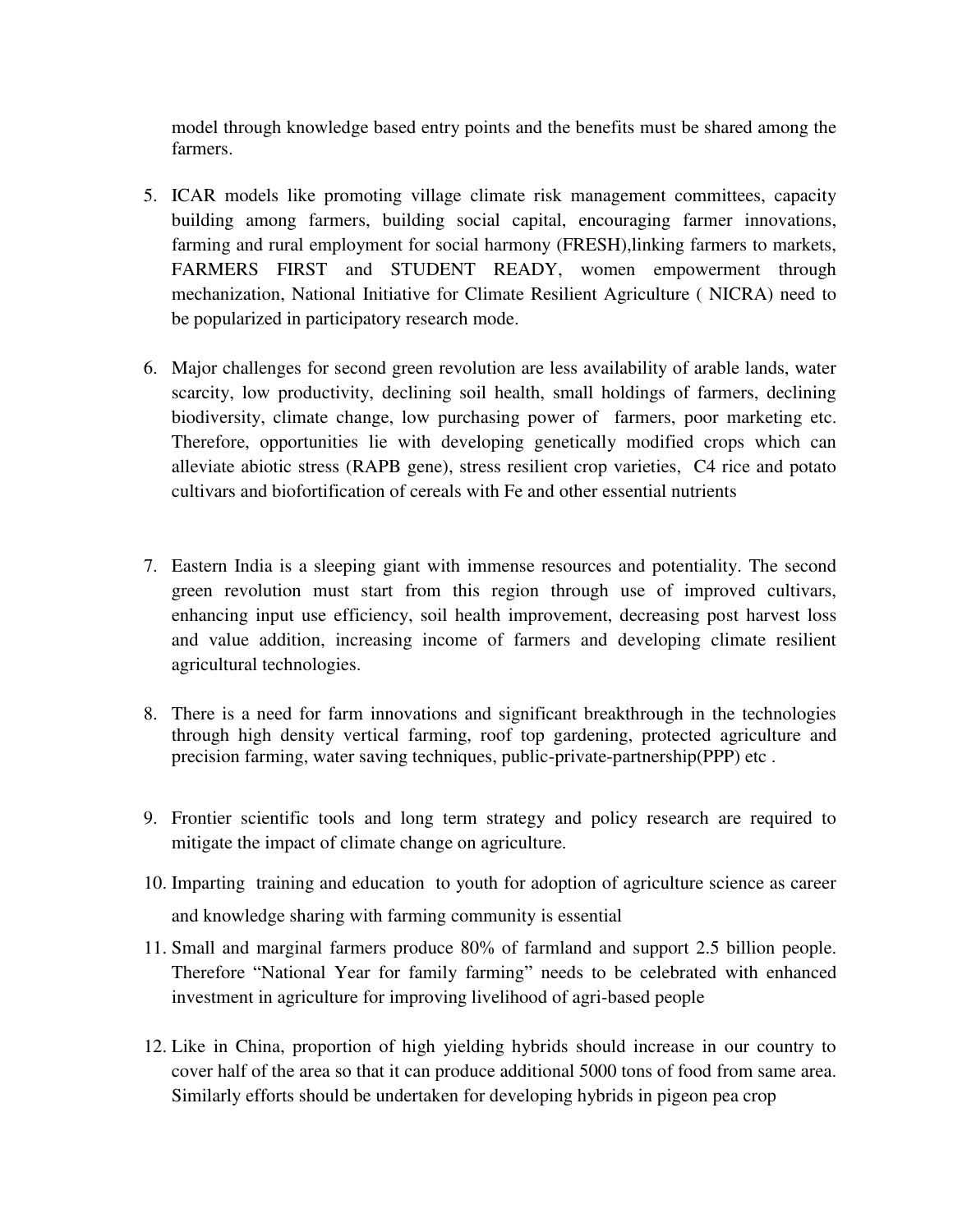**13.** Protection of valuable agricultural land, prevention of its fragmentation and consolidation together with effective Government interventions and policy support should be accorded top priority

#### **Animal, Veterinary and Fisheries Sciences**

- 1. Special emphasis needs to be given for development of mariculture with focus on open sea cage fish farming and enclosure farming technology in floodplain wetland and reservoirs for enhancing shellfish and finfish production in the country
- 2. Technologies need to be upgraded for utilization of inland saline areas in the country for shrimp production
- 3. Environment flow requirements in major river basins of the country need to be worked out to develop strategies for restoration of degraded habitats and fisheries
- **4.** India needs to take lead in tropical ecological research initiatives with focus on riverine fisheries resources for sustainable rural livelihood development. A tropical Chapter is proposed to undertake the leadership across the temperature gradient along the equator.
- **5.** Bringing major river systems under the concurrent list and establishing single authority to ensure holistic management of riverine health and fisheries integrating ecosystem based approaches.
- **6.** Taxonomical aspects have been grossly neglected during recent past. However, this branch of science is of critical importance for conducting ecological and biodiversity related research and assessment of the ecological integrity of the rivers for implementation of amelioration / conservation measures.
- 7. Development of modern animal health management system with serological, molecular and sensor based diagnostic tools for various diseases diagnosis and new vaccines for disease control should be given priority.
- 8. Bioprospecting of flora and fauna, both terrestrial and aquatic, for value addition and their utilization for human benefits
- 9. There is need for management and research input for increasing milk, meat and egg yield per animal/ bird and explore possibilities of transgenic and high yielding animal/ bird and feed and fodder production.
- 10. Integrated farming needs to be promoted on a wider scale with newer components for production of diversified edible biomass; sustainable increase in productivity and re-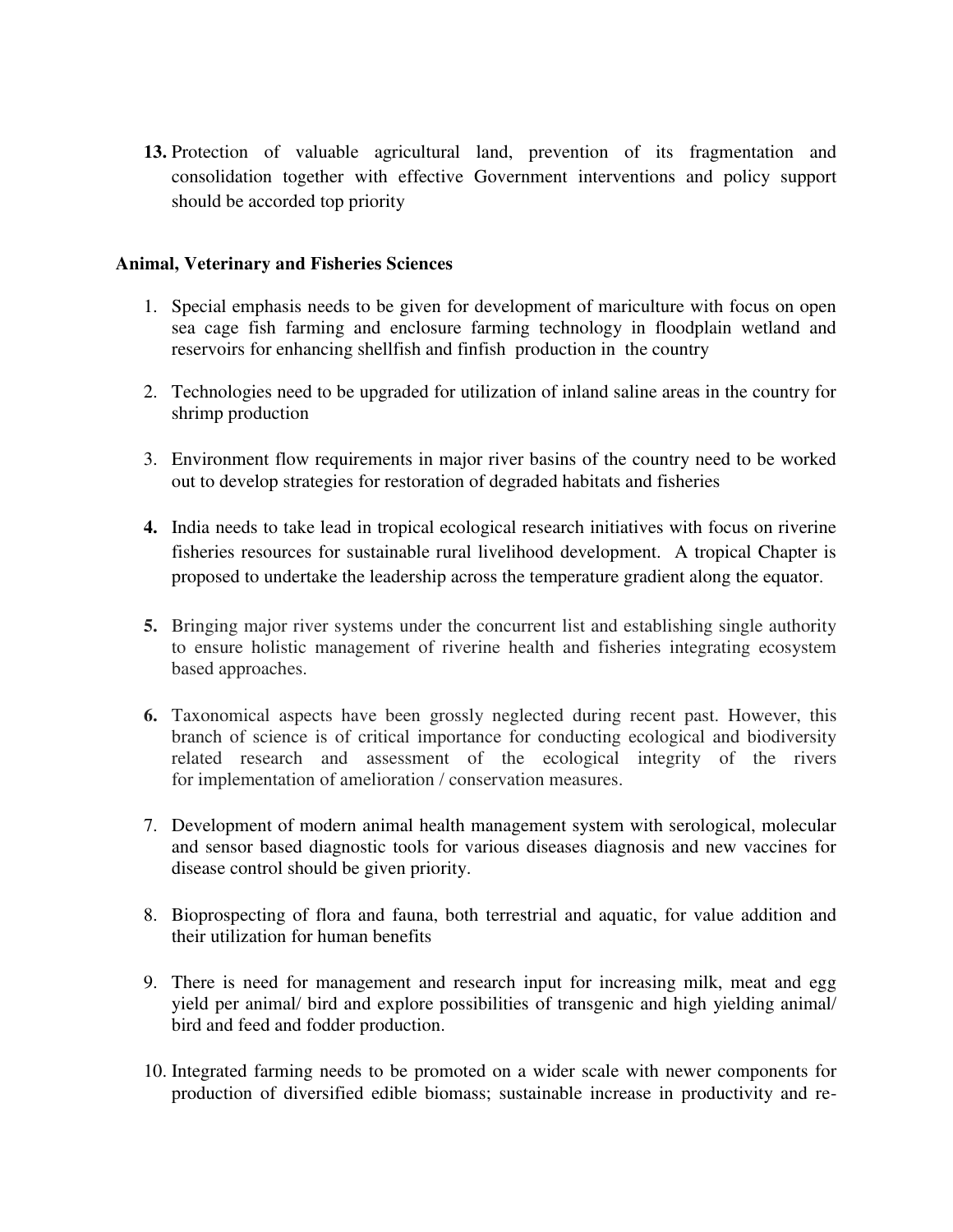cycling of materials for overall economic viability.

- 11. Icthyofaunal diversity in India is under threat due to various factors like climate change, pollution, disease outbreak, overfishing, etc. There is need for holistic assessment of biodiversity and the drivers that affect it and plan and implement mitigation action plans.
- 12. Proper documentation of ITKs to formulate future research programs to manage animal and fishery resources in the country.
- 13. A Dynamic National Informatics System with database on resources, production and productivity, socio-economics, etc. both in animal sciences and fisheries should be developed and established for informed decision support and planning.
- 14. Biodiversity rich Island ecosystems need to be conserved and sustainably exploited.
- 15. Programme should be developed and implemented for the development of specialized human resource for fish health management with basic background in fishery science.

# **Anthropological and Behavioural Sciences (including Archaeology and Psychology & Educational Science and Military Sciences)**

- 1. Application of human sciences should be given greater prominence in policy making for shaping the future of society, especially with regards to socially marginalized groups for an inclusive society.
- 2. Promoting action research to further and understanding the phenomenon of social and political violence and to mitigate its impact by making the individuals and communities more productive resources for shaping the future of India.

# **Chemical Sciences**

- 1. It is recommended that the quality of chemistry teachers of schools and colleges be upgraded for building solid base and for creating more excitement amongst children to opt for careers in chemical sciences.
- 2. It is proposed to device effective ways and means to improve quality of Ph.D. work in chemical sciences.
- 3. Recommendations are made to strengthen teaching of Nuclear and Radio-chemistry at graduate and post-graduate levels in all colleges and universities to cater to the impending demand of highly trained manpower in the wake of expanding nuclear energy needs of our country.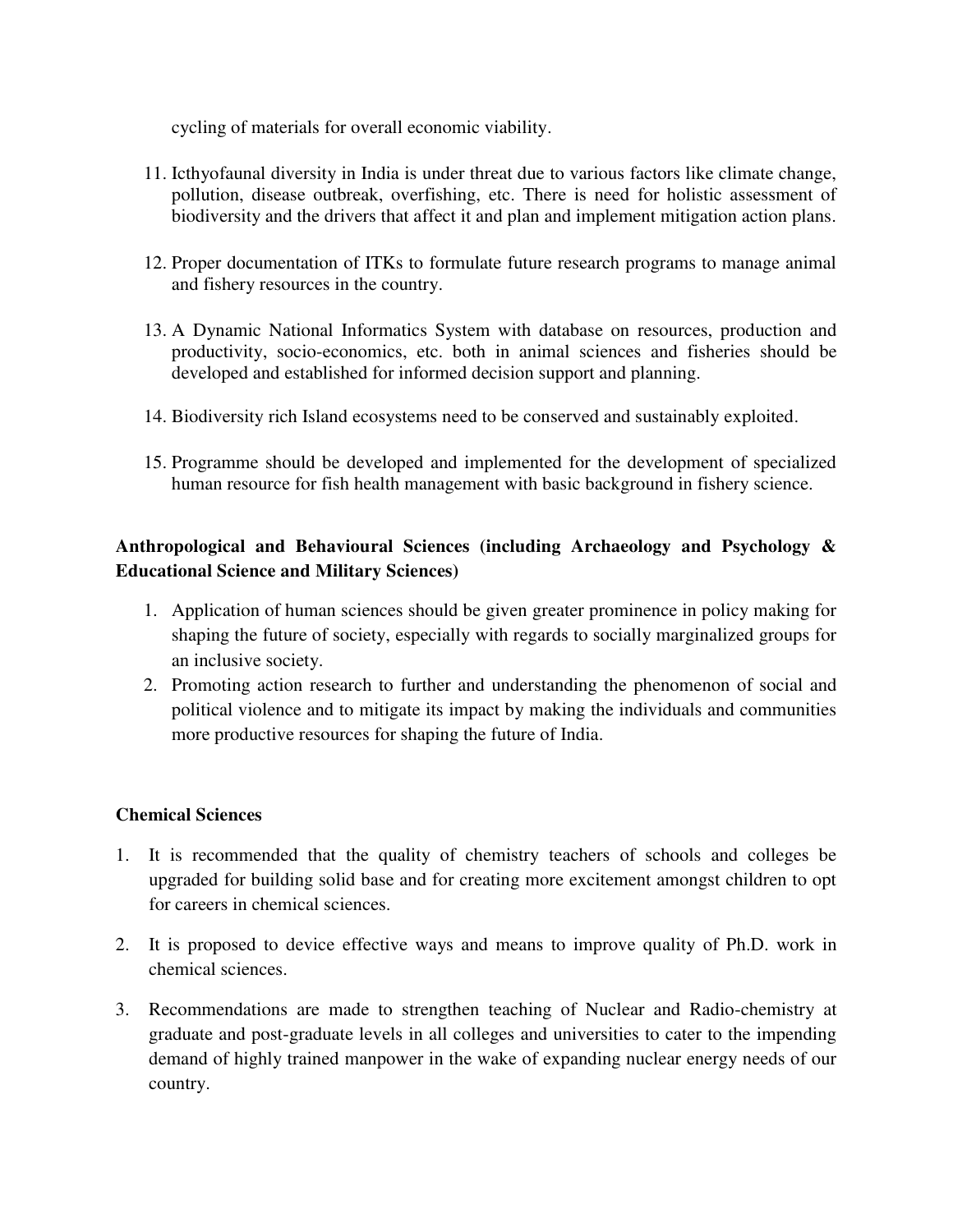- 4. It is recommended that citation impact of publications in chemical sciences shall be enhanced by improving the quality of research.
- 5. Less than 3% Bhatnagar awardees and less than 1% INSA fellows are women. Hence, a balancing act is needed while top awards in chemical sciences are decided.

#### **Earth System Sciences**

- 1. Focused research should be taken up to develop system early warning of Earthquake.
- 2. Efforts to be strengthened to ensure safe potable water to everyone, specially in the rural areas
- 3. Research towards developing action plan for mitigating the impact of climate change.

#### **Engineering Sciences**

Technologies for sustainable energy are to be developed and implemented through application of material and environment friendly process and  $R \& D$  are needed further in the area of renewable energy.

## **Environmental Science**

- 1. Use of Bio-pesticides and Bio- fertilizers should be promoted for Environmental friendly agriculture.
- 2. Microbial remediation, phytoremediation and other related technologies are essentially needed for solving environmental pollution related problems, such research and development activities should immediately be initiated, concerning all the stake holders.
- 3. Development of green technologies are need of the hour, energy options such as solar and nuclear as well as bio-mass energy are to be explored in its best possible way. All possible safe guards are recommended to be taken for nuclear energy so that the efficiency and advantage can be optimized fully.
- 4. Climate change impacts, mitigation and adaptations strategies should be addressed. Special emphasis should be given to ecologically sensitive areas in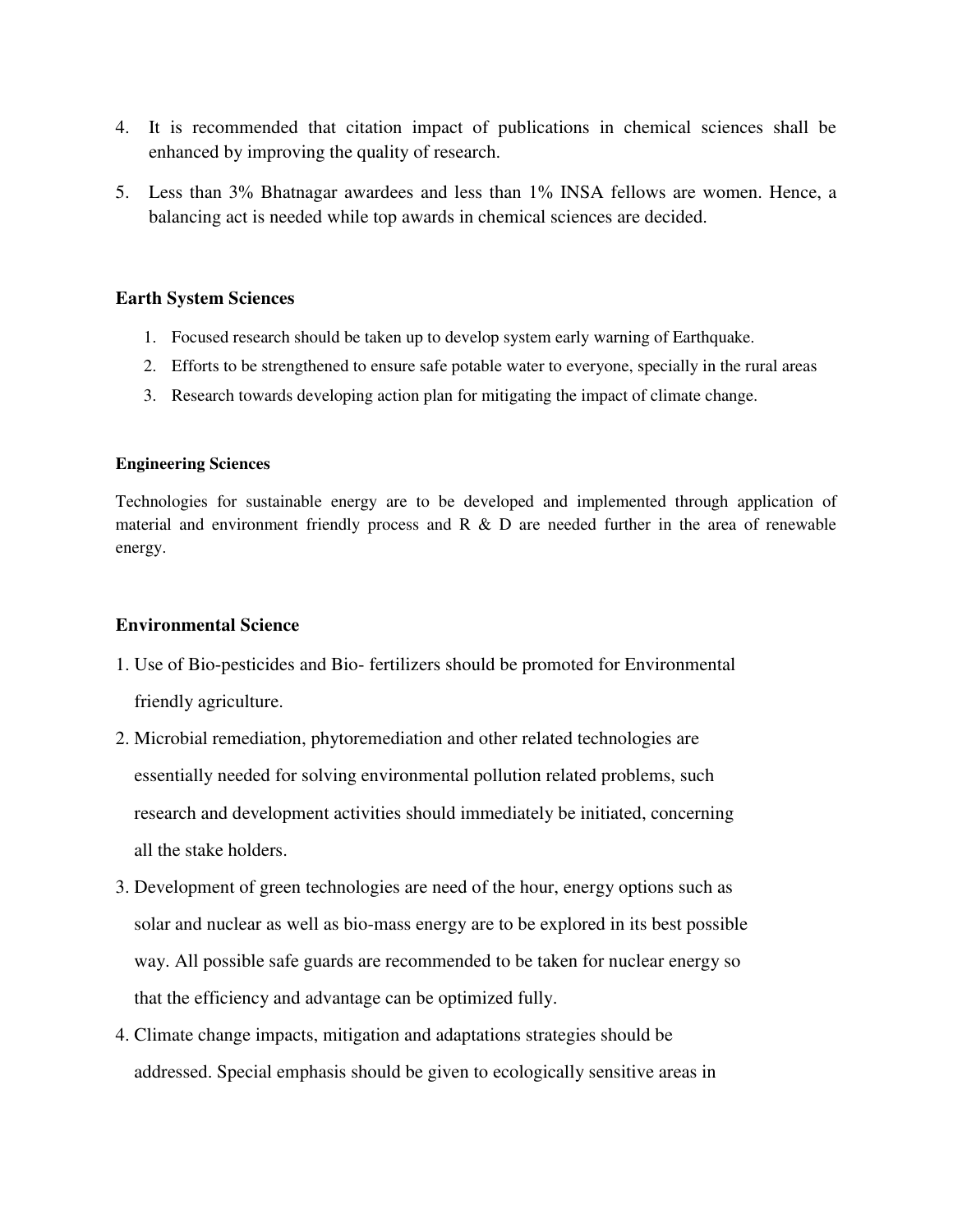India.

- 5. Safe access to pure drinking water must be ensured. Studies are recommended or maintaining the quality of both surface and ground drinking water.
- 6. Exploration, inventrization, documentation and conservation of biodiversity are recommended to be completed at the earliest.
- 7. Habitat conservation with special emphasis on wetlands, Mountains, Forest,

Coast and riverines are recommended.

## **Information and Communication Science & Technology (including Computer Sciences)**

- 1. To formulate policies, programmes and ICT applications to reach the rural communities, Urban poors, school children, Agriculture based people and other deprived classes to minimize poverty, ignorance, illiteracy, Malnutrition and basic miseries to improve the livelihood and life styles of the citizens.
- 2. To government, civil societies, Scientific & Technical bodies to promote ICT applications with availability of minimum ICT tools, band width for Network applications to schools & Colleges, Gram Panchayats, NGOs & Women organization to minimise the digital divide.
- 3. To promote computing and IT power in the areas of Health Care, Agrobased activities and Scientific Research to help develop non-expensive and people friendly hardware & software for proper development the related beneficiary groups.
- 4. To central & State Governments for allocating sufficient funds to promote the ICT applications in all developmental areas  $\&$  fields for the inclusive growth with ICT applications.

## **Materials Science**

- 1. High-energy materials
- 2. Development of science and technology of biomaterials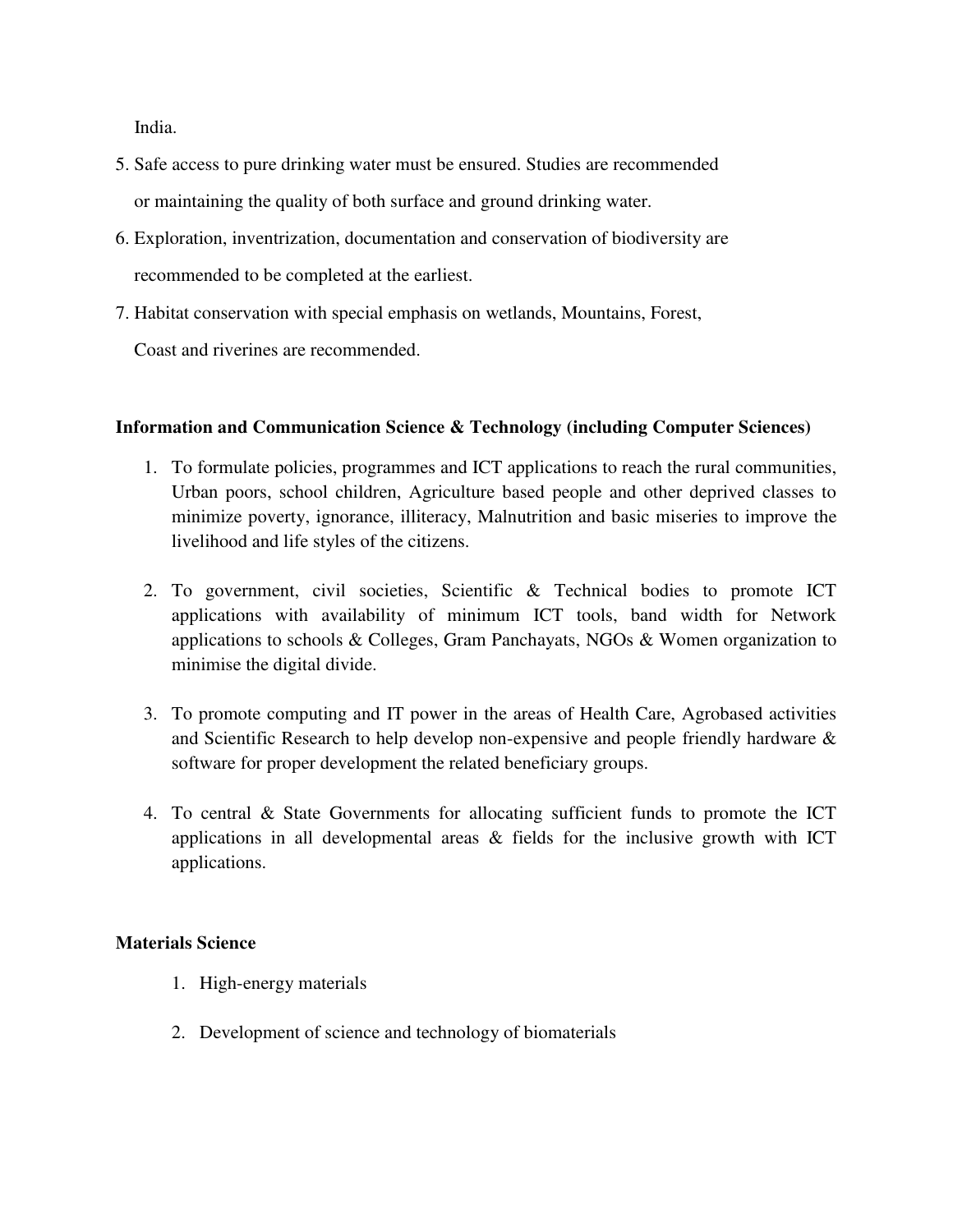# **Medical Sciences (including Physiology)**

- 1. Topromote research works on cognitive and neuro degenerative diseases (particularly Alzheimers's and Parkinsons). More funds are needed to pursue research in these area.
- 2. Musculosketetal disorders are on the rise in India. Policy to be framed in such a way that researches in this area get stimulated with more projects and funds. Disorders due to occupation be given priority.
- 3. To promote research works on the ameliorative role of natural products against neurodegenerative disorders, cancers, diabetes, different types of cardio myopathies and nutritional deficiency diseases.

## **New Biology (including Biochemistry, Biophysics & Melecular Biology and Biotechnology)**

- 1. The need for early diagnosis of various diseases (like cancer, hepatitis) and understanding their biology is required to be explored in a large scale with imaging, nanoparticles and other methods for early intervention
- 2. Focus should be to improve and develop methodologies for assessing tumor response as well as to initiate newer methods of treatment like stem cell therapy targeted delivery etc.

# **Plant Science**

- 1. A special effort be made to develop a post-graduate course which will impart knowledge about the principles of explorations, documentation, collection, domestication, cultivation and reproduction of RET species from the wild and conserve them and reintroduce to their natural habitats.
- 2. Personnel trained in taxonomy in the AICOPTAX programme or after offering advance courses in taxonomy should be employed at the entry point in Botanical Survey of India and Zoological Survey of India (after due assessment) so that they will fill in the positions that will fall vacant after retirement of the present scientists.
- 3. Establish international collaboration for planning research on biosystematics, phylogeny and evolutionary biology.
- 4. India had a lead in chromosome botany. Unfortunately most of the schools that were pursuing this work switched over to more fashionable branches like cell and molecular biology. The result is that three fourths of flowering plants in India have not even been